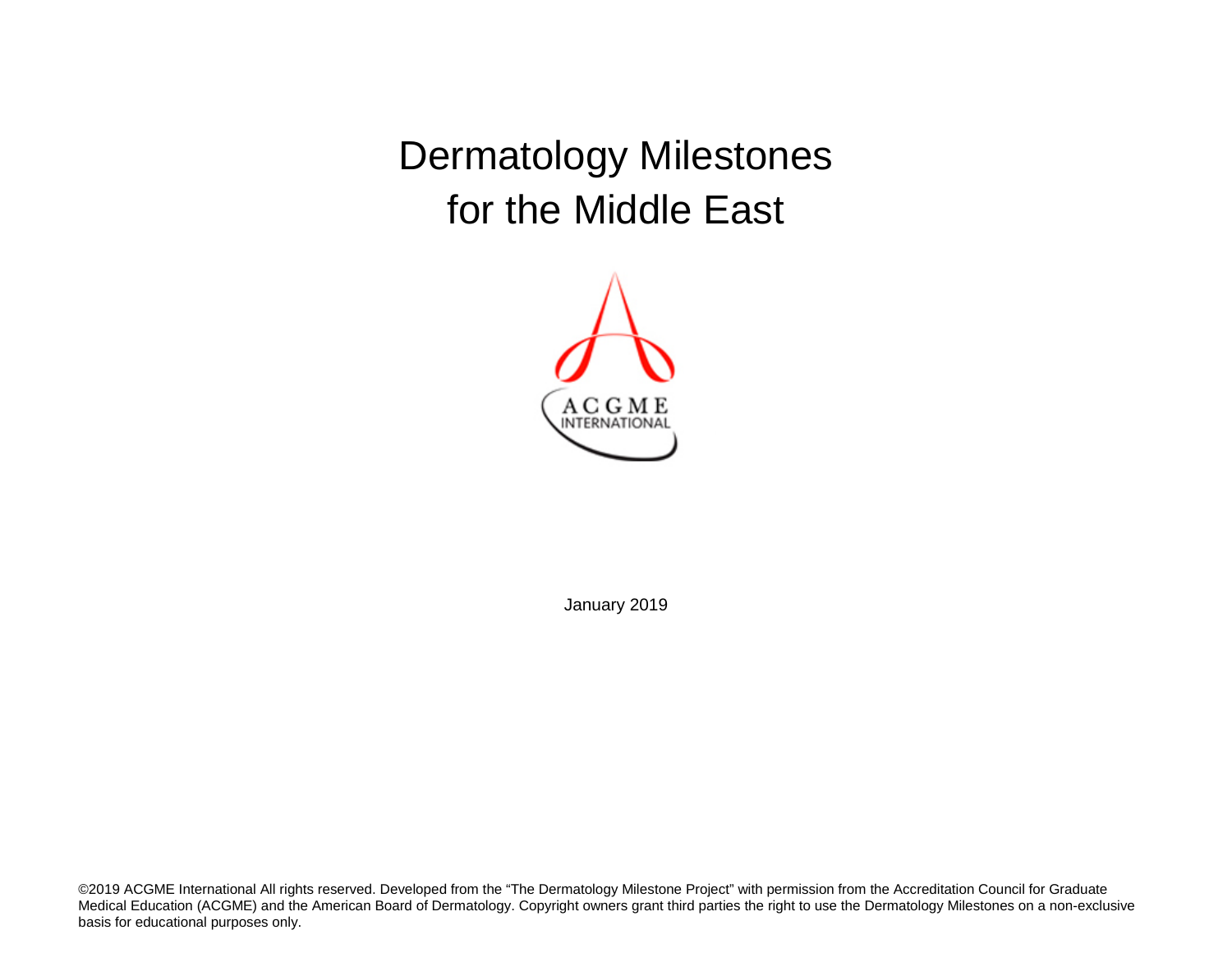## The Dermatology Milestones for the Middle East

The Milestones are designed only for use in evaluation of residents in the context of their participation in ACGME-I-accredited residency programs. The Milestones provide a framework for the assessment of the development of the resident in key dimensions of the elements of physician competency in a specialty. They neither represent the entirety of the dimensions of the six domains of physician competency, nor are they designed to be relevant in any other context.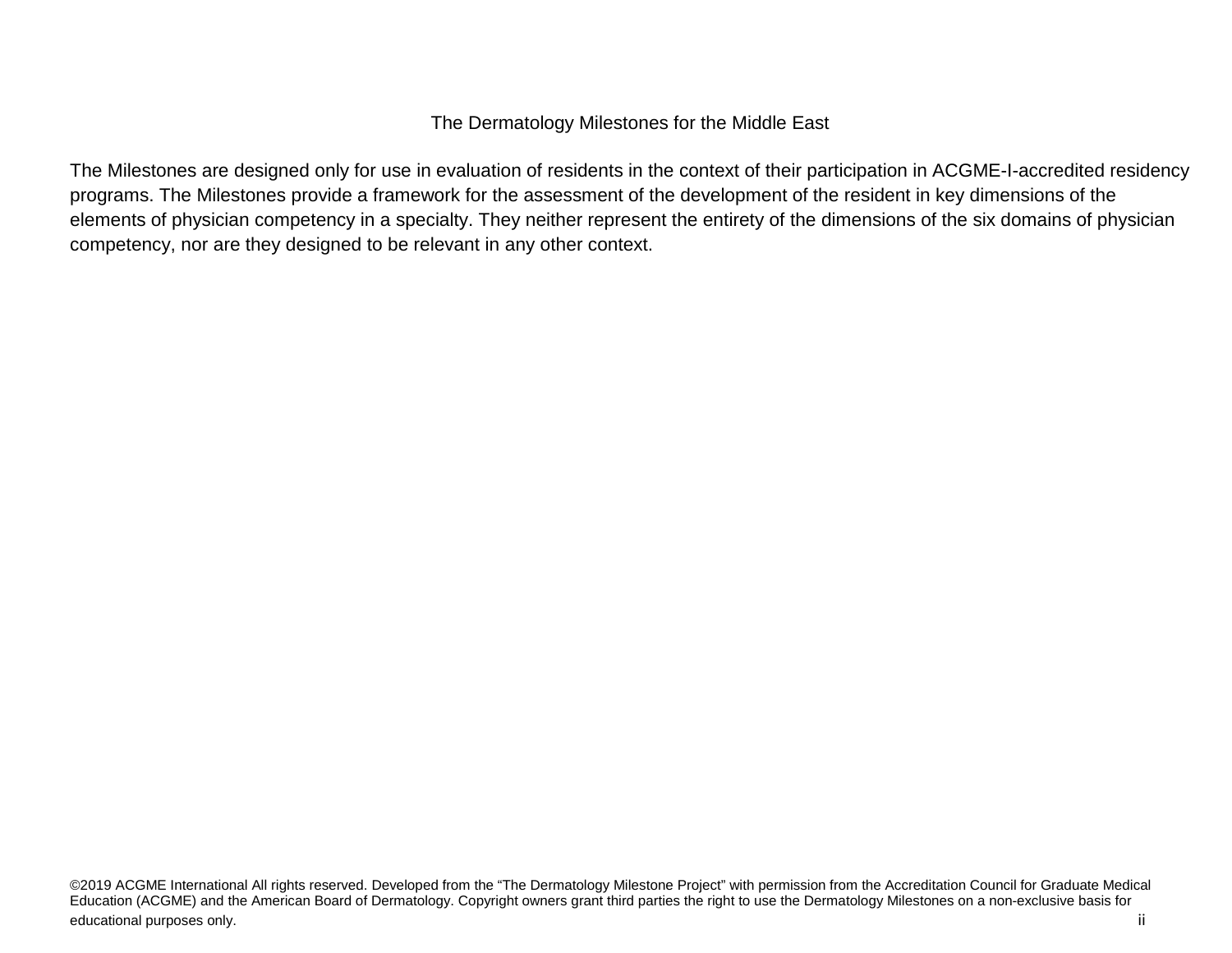# **Milestones Reporting**

This document presents milestones designed for programs to use in semi-annual review of resident performance and reporting to the ACGME-I. Milestones are knowledge, skills, attitudes, and other attributes for each of the ACGME-I Competencies organized in a developmental framework from less to more advanced. They are descriptors and targets for resident performance as a learner moves from entry into their program through graduation.

For each period, review and reporting will involve selecting milestone levels that best describe each resident's current performance and attributes. Milestones are arranged in numbered levels. Tracking from "Level 1" to "Level 5" is synonymous with moving from novice to expert in the specialty. These levels do not correspond with time in the educational program. Dependent upon previous education and experience, residents may enter a program at varying points in the Milestones.

Selection of a level implies that the resident substantially demonstrates the milestones in that level, as well as those in lower levels (see the diagram on page v).

**Level 1:** The resident demonstrates milestones expected of one who has had some education in dermatology.

**Level 2:** The resident is advancing and demonstrating additional milestones.

Level 3: The resident continues to advance and demonstrate additional milestones; the resident consistently demonstrates the majority of milestones targeted for residency.

**Level 4:** The resident has advanced so that he or she now substantially demonstrates the milestones targeted for residency. This level is designed as the graduation target.

Level 5: The resident has advanced beyond performance targets set for residency and is demonstrating "aspirational" goals, which might describe the performance of someone who has been in practice for several years. It is expected that only a few exceptional residents will reach this level.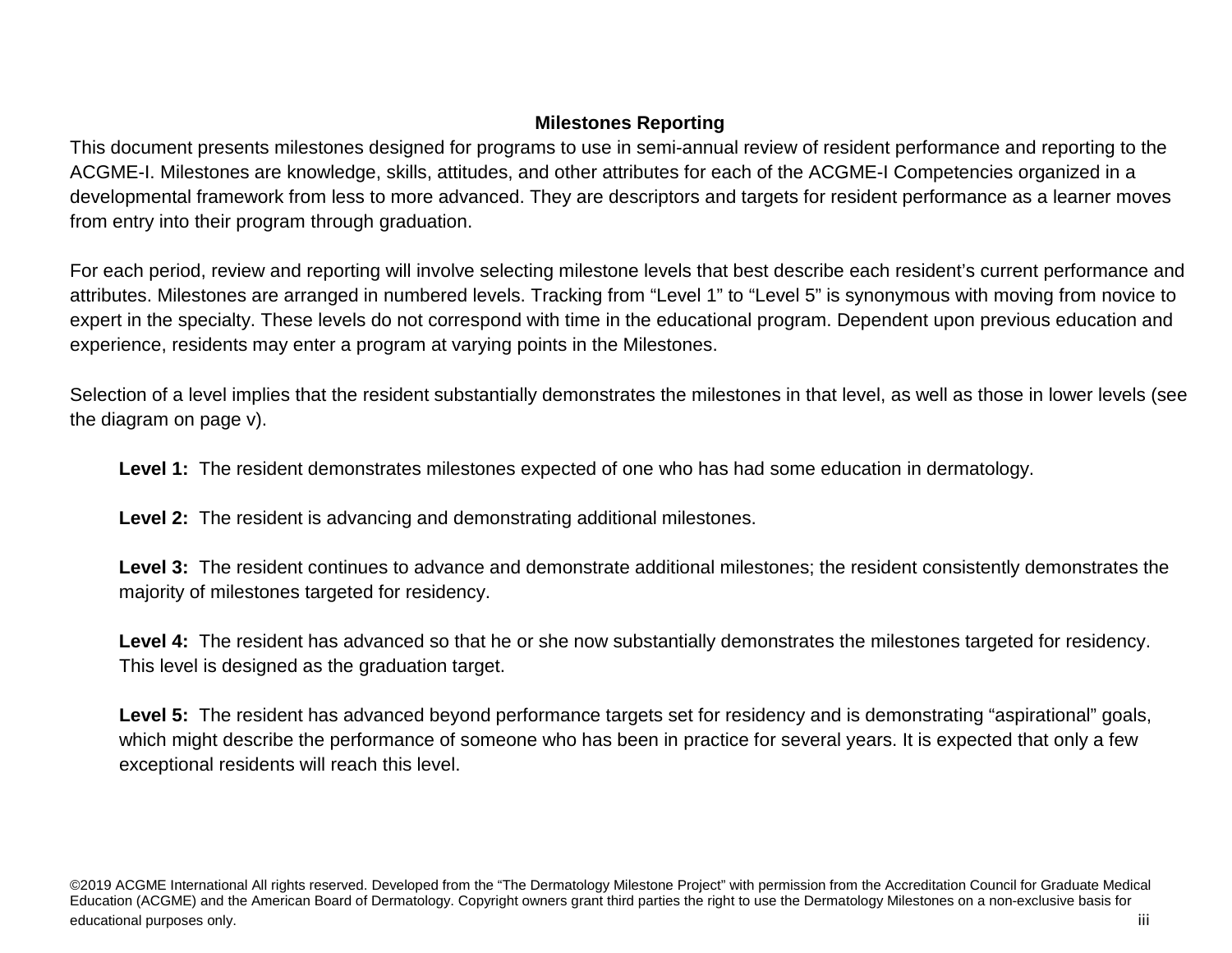## **Additional Notes**

The "Level 4" Milestones are designed as the graduation *target* and *do not* represent a graduation *requirement*. Making decisions about readiness for graduation is the purview of the program director. Study of Milestones performance data will be required before the ACGME-I and its partners will be able to determine whether milestones in the first four levels appropriately represent the developmental framework, and whether Milestone data overall are of sufficient quality to be used for high-stakes decisions.

*Answers to Frequently Asked Questions about Milestones are posted on the ACGME-I website.*

©2019 ACGME International All rights reserved. Developed from the "The Dermatology Milestone Project" with permission from the Accreditation Council for Graduate Medical Education (ACGME) and the American Board of Dermatology. Copyright owners grant third parties the right to use the Dermatology Milestones on a non-exclusive basis for educational purposes only. **iverally** a structure of the structure of the structure of the structure of the structure of the structure of the structure of the structure of the structure of the structure of the structure of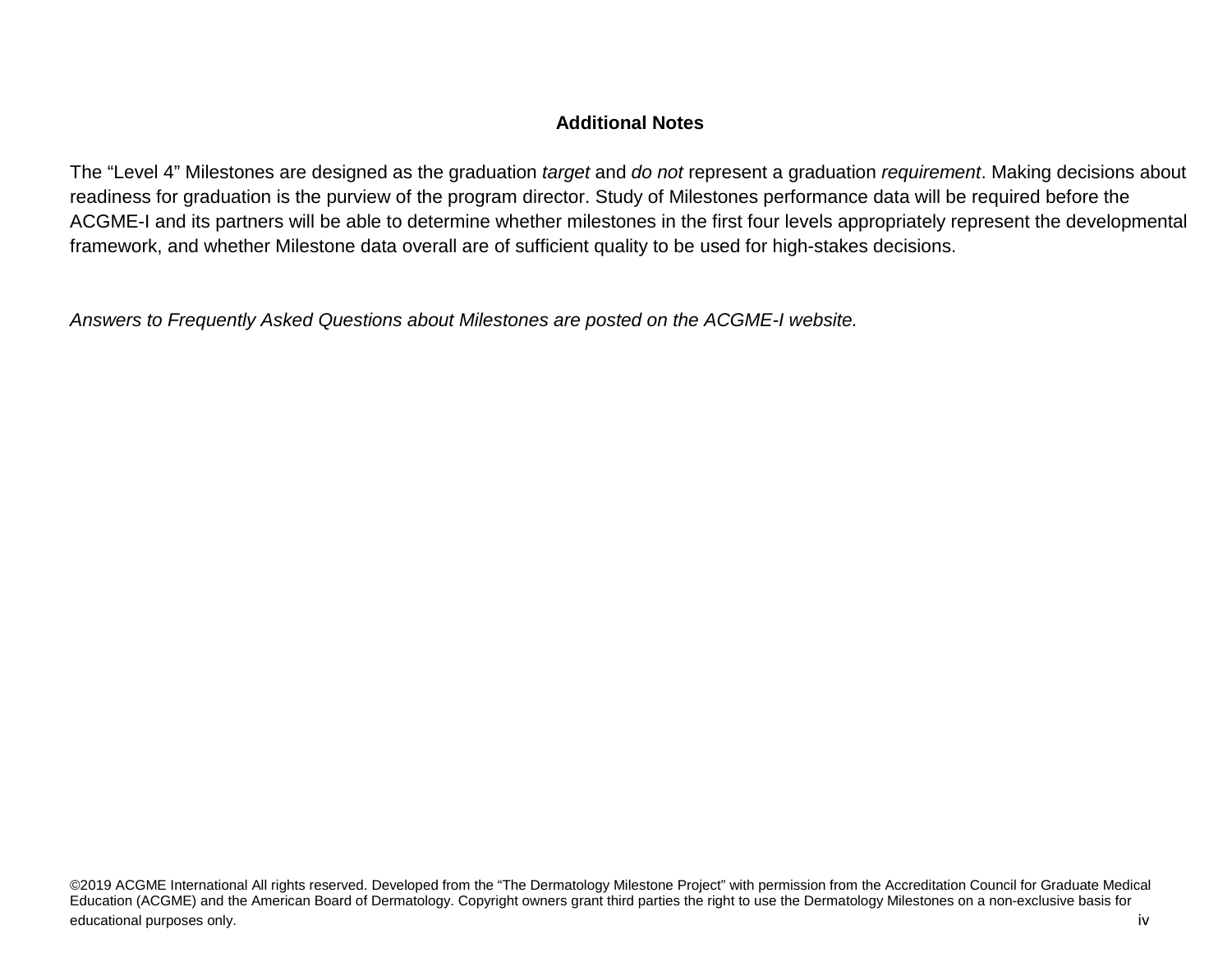The diagram below presents an example set of milestones for one sub-competency in the same format as the ACGME-I Report Worksheet. For each reporting period, a learner's performance on the milestones for each subcompetency will be indicated by selecting the level of milestones that best describes that learner's performance in relation to those milestones.

| Systems-Based Practice 1: Patient Safety and Quality Improvement                                                                                           |                                                                                                                                      |                                                                                                                                                                                                      |                                                                                                                     |                                                                                                                       |
|------------------------------------------------------------------------------------------------------------------------------------------------------------|--------------------------------------------------------------------------------------------------------------------------------------|------------------------------------------------------------------------------------------------------------------------------------------------------------------------------------------------------|---------------------------------------------------------------------------------------------------------------------|-----------------------------------------------------------------------------------------------------------------------|
| Level 1                                                                                                                                                    | Level <sub>2</sub>                                                                                                                   | Level 3                                                                                                                                                                                              | Level 4                                                                                                             | Level 5                                                                                                               |
| Demonstrates<br>knowledge of common<br>patient safety events                                                                                               | Identifies system<br>factors that lead to<br>patient safety events                                                                   | Participates in analysis<br>of patient safety events<br>(simulated or actual)                                                                                                                        | Conducts analysis of<br>patient safety events<br>and offers error<br>prevention strategies<br>(simulated or actual) | Actively engages teams<br>and processes to<br>modify systems to<br>prevent patient safety<br>events                   |
| Demonstrates<br>knowledge of how to<br>report patient safety<br>events                                                                                     | Reports patient safety<br>events through<br>institutional reporting<br>systems (actual or<br>simulated)                              | Participates in<br>disclosure of patient<br>safety events to<br>patients and families<br>(simulated or actual)                                                                                       | Discloses patient safety<br>events to patients and<br>families (simulated or<br>actual)<br>Demonstrates the skills  | Role models or mentors<br>others in the disclosure<br>of patient safety events                                        |
| Demonstrates<br>knowledge of basic<br>quality improvement<br>methodologies and<br>metrics                                                                  | Describes local quality<br>improvement initiatives<br>(e.g., community<br>vaccination rate.<br>infection rate, smoking<br>cessation) | Participates in local<br>quality improvement<br>initiatives                                                                                                                                          | required to identify,<br>develop, implement, and<br>analyze a quality<br>improvement project                        | Creates, implements,<br>and assesses quality<br>improvement initiatives<br>at the institutional or<br>community level |
|                                                                                                                                                            |                                                                                                                                      |                                                                                                                                                                                                      |                                                                                                                     |                                                                                                                       |
| Comments:                                                                                                                                                  |                                                                                                                                      |                                                                                                                                                                                                      |                                                                                                                     | Not yet achieved Level 1                                                                                              |
| Selecting a response box in the middle<br>of a level implies that milestones in<br>that level and in lower levels have been<br>substantially demonstrated. |                                                                                                                                      | Selecting a response box on the line in<br>between levels indicates that milestones in<br>lower levels have been substantially<br>demonstrated as well as some milestones in<br>the higher level(s). |                                                                                                                     |                                                                                                                       |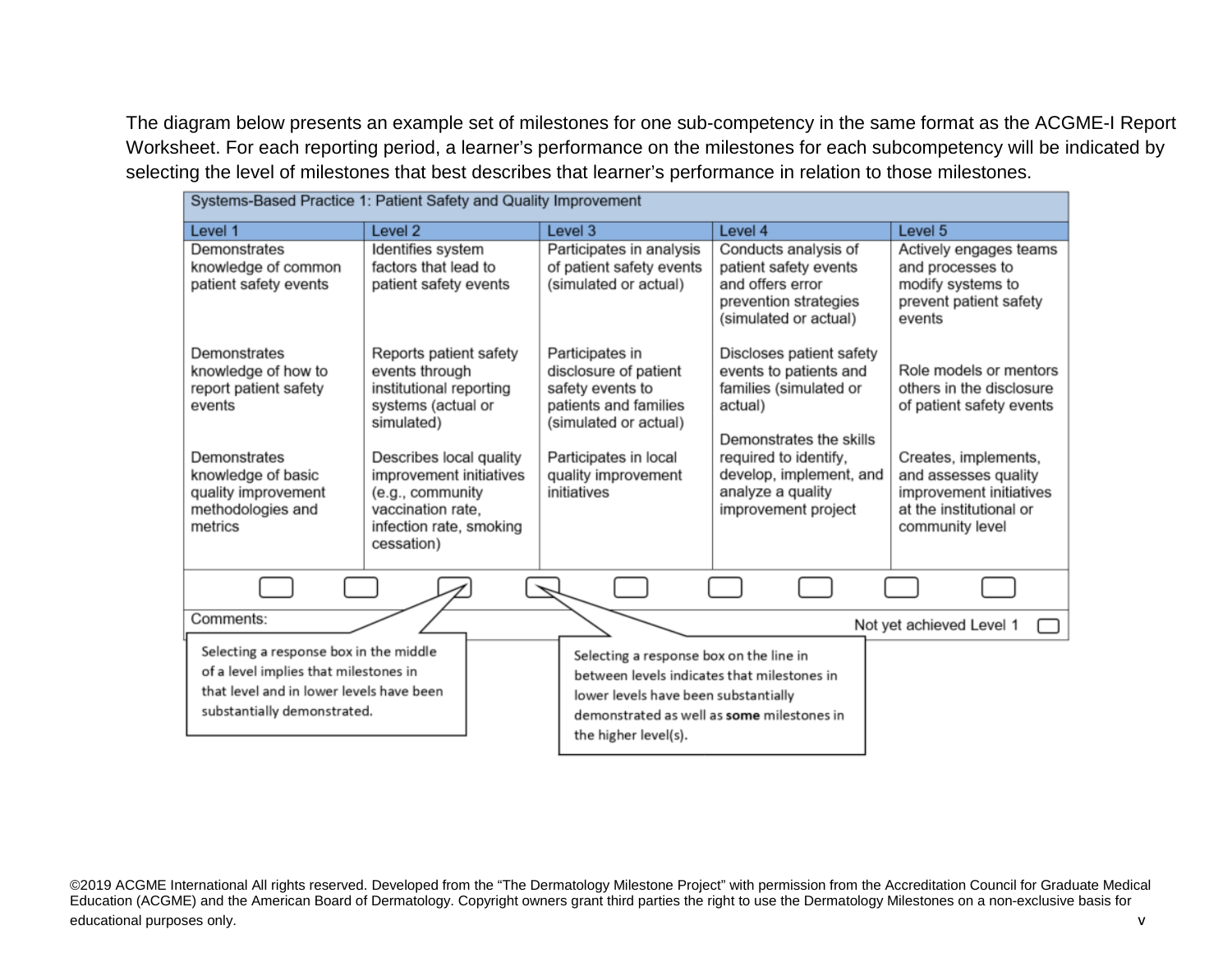| <b>Patient Care 1: Medical Dermatology</b>                                       |                                                                                                        |                                                                            |                                                                                                      |                                                                                       |
|----------------------------------------------------------------------------------|--------------------------------------------------------------------------------------------------------|----------------------------------------------------------------------------|------------------------------------------------------------------------------------------------------|---------------------------------------------------------------------------------------|
| Level 1                                                                          | Level 2                                                                                                | Level <sub>3</sub>                                                         | Level 4                                                                                              | Level 5                                                                               |
| Obtains basic dermatologic<br>history and physical exam<br>Identifies management | Evaluates patients with<br>common dermatologic<br>conditions, with assistance<br>Manages patients with | Independently evaluates<br>patients with common<br>dermatologic conditions | Independently evaluates<br>patients with complex<br>dermatologic conditions<br>Independently manages | Independently evaluates<br>and manages patients with<br>rare, atypical, or refractory |
| options for common<br>dermatologic conditions                                    | common dermatologic<br>conditions, with assistance                                                     | Independently manages<br>patients with common<br>dermatologic conditions   | patients with complex<br>dermatologic conditions<br>and/or comorbidities                             | dermatologic conditions                                                               |
|                                                                                  |                                                                                                        |                                                                            |                                                                                                      |                                                                                       |
| Comments:<br>Not Yet Achieved Level 1                                            |                                                                                                        |                                                                            |                                                                                                      |                                                                                       |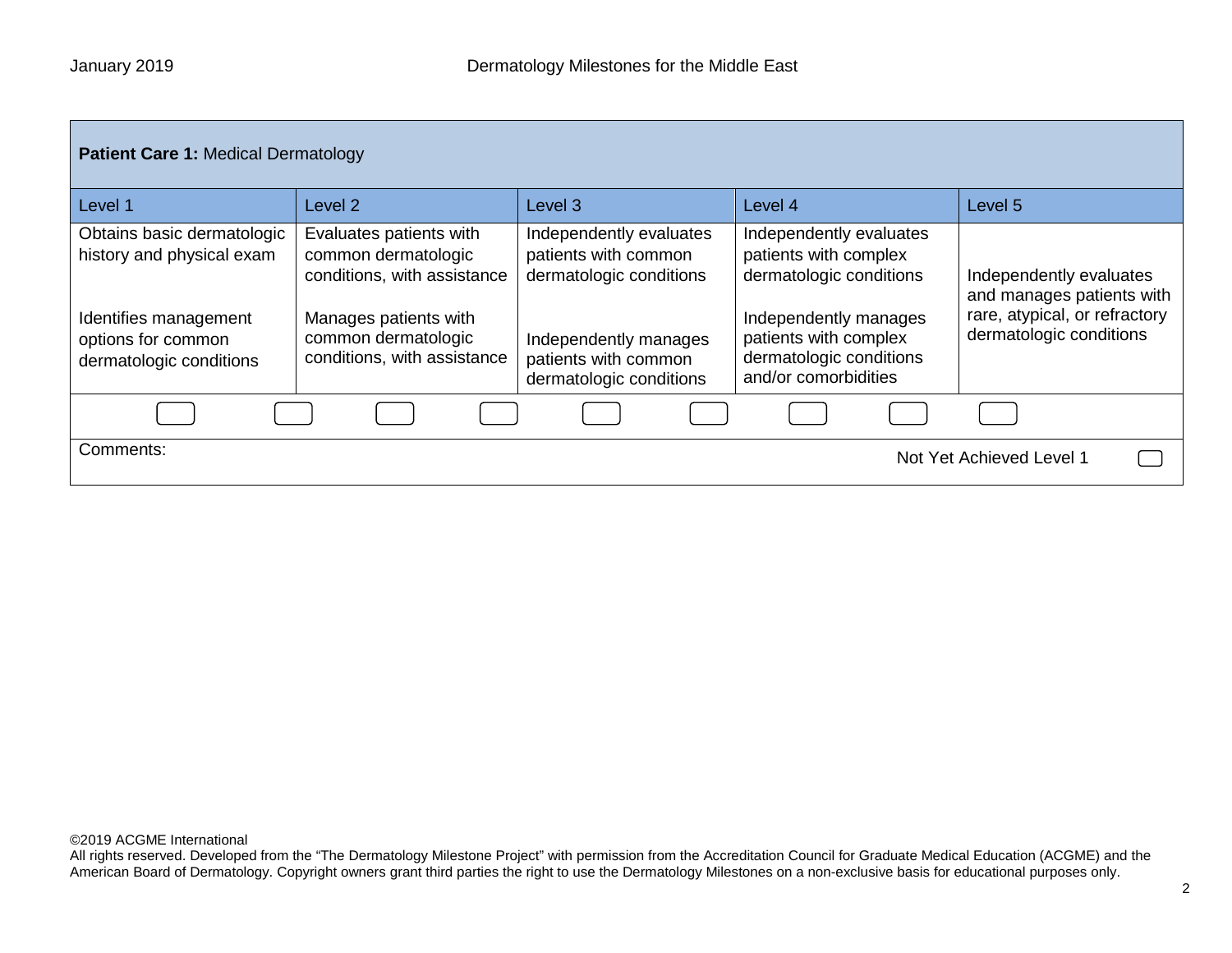| <b>Patient Care 2: Pediatric Dermatology</b>                                        |                                                                                                                                                                   |                                                                                                                                                               |                                                                                                                                                                                         |                                                                                                              |
|-------------------------------------------------------------------------------------|-------------------------------------------------------------------------------------------------------------------------------------------------------------------|---------------------------------------------------------------------------------------------------------------------------------------------------------------|-----------------------------------------------------------------------------------------------------------------------------------------------------------------------------------------|--------------------------------------------------------------------------------------------------------------|
| Level 1                                                                             | Level <sub>2</sub>                                                                                                                                                | Level <sub>3</sub>                                                                                                                                            | Level 4                                                                                                                                                                                 | Level <sub>5</sub>                                                                                           |
| Obtains basic dermatologic<br>history and physical exam<br>in a pediatric patient   | Evaluates patients with<br>common pediatric<br>dermatologic conditions,<br>with assistance                                                                        | Independently evaluates<br>patients with common<br>pediatric dermatologic<br>conditions                                                                       | Independently evaluates<br>patients with complex<br>pediatric dermatologic<br>conditions                                                                                                | Independently evaluates<br>and manages pediatric<br>patients with rare, atypical,                            |
| Identifies management<br>options for common<br>pediatric dermatologic<br>conditions | Manages patients with<br>common pediatric<br>dermatologic conditions,<br>with attention to age,<br>weight, and psychosocial<br>considerations, with<br>assistance | Independently manages<br>patients with common<br>pediatric dermatologic<br>conditions with attention<br>to age, weight, and<br>psychosocial<br>considerations | Independently manages<br>patients with complex<br>pediatric dermatologic<br>conditions and/or<br>comorbidities, with<br>attention to age, weight,<br>and psychosocial<br>considerations | or refractory dermatologic<br>conditions                                                                     |
| Describes the challenges<br>of procedures on pediatric<br>patients                  | Assists in procedures on<br>pediatric patients                                                                                                                    | Performs basic<br>procedures on pediatric<br>patients with assistance<br>using patient comfort<br>strategies                                                  | Independently performs<br>basic procedures on<br>pediatric patients using<br>patient comfort strategies                                                                                 | Independently performs a<br>range of procedures in<br>pediatric patients using<br>patient comfort strategies |
|                                                                                     |                                                                                                                                                                   |                                                                                                                                                               |                                                                                                                                                                                         |                                                                                                              |
| Comments:<br>Not Yet Achieved Level 1                                               |                                                                                                                                                                   |                                                                                                                                                               |                                                                                                                                                                                         |                                                                                                              |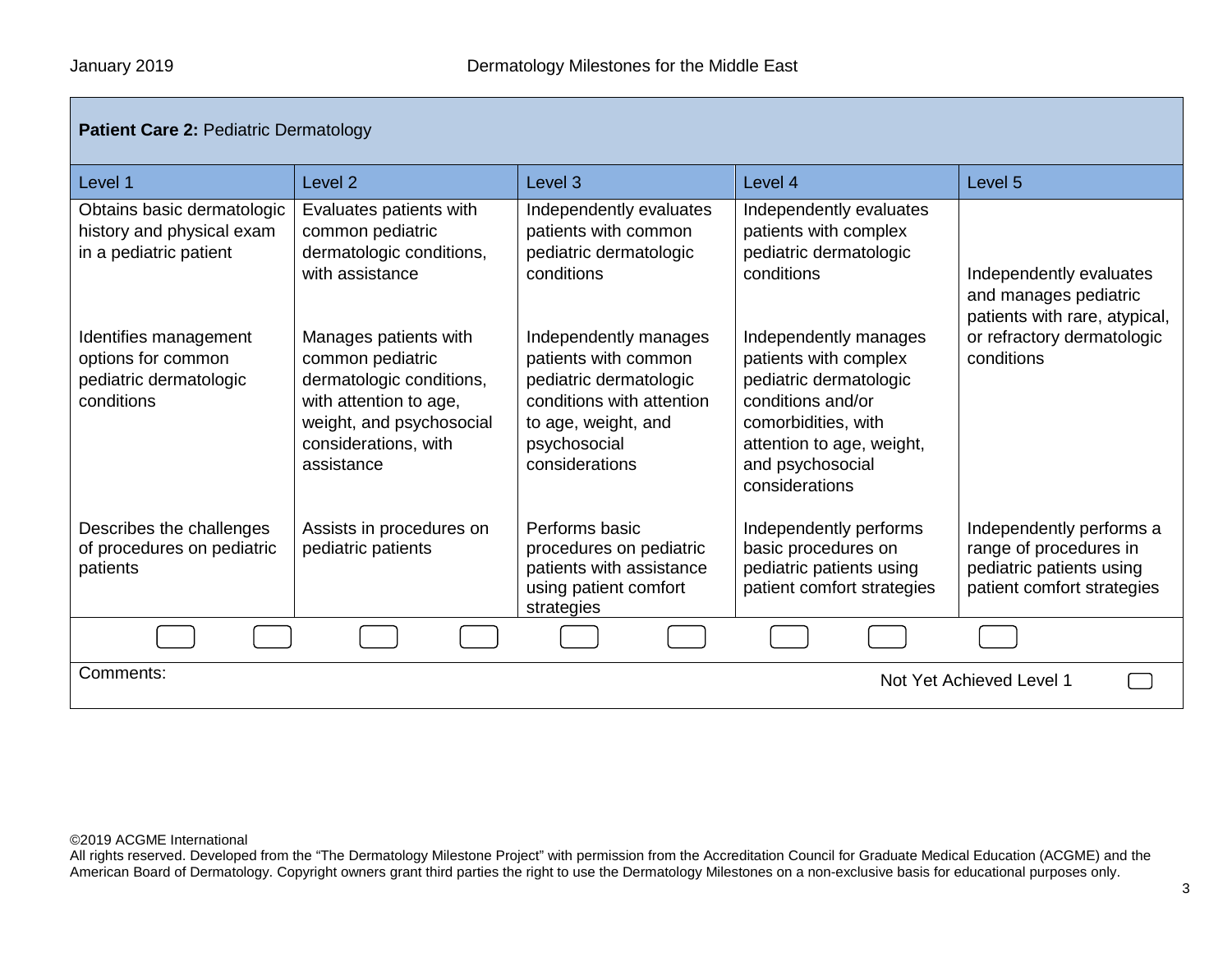| <b>Patient Care 3: Dermatologic Procedures and Surgery</b>                  |                                                              |                                                                                                                        |                                                                                             |                                                                                        |
|-----------------------------------------------------------------------------|--------------------------------------------------------------|------------------------------------------------------------------------------------------------------------------------|---------------------------------------------------------------------------------------------|----------------------------------------------------------------------------------------|
| Level 1                                                                     | Level <sub>2</sub>                                           | Level 3                                                                                                                | Level 4                                                                                     | Level 5                                                                                |
| Performs pre-operative<br>assessment for basic<br>procedures, with guidance | Performs pre-operative<br>assessment for basic<br>procedures | Performs pre-operative<br>assessment and<br>counseling of risk for<br>excisions and layered<br>closures, with guidance | Performs pre-operative<br>assessment and<br>counseling of risk for<br>complex procedures    |                                                                                        |
| Performs basic<br>procedures, with guidance                                 | Performs basic procedures                                    | Performs excisions and<br>layered closures, with<br>guidance                                                           | Performs excisions with<br>layered closures; designs<br>flaps and grafts where<br>indicated | Performs micrographic<br>surgery, flaps and grafts,<br>or other advanced<br>procedures |
| Provides basic wound care<br>instructions                                   | Provides anticipatory<br>guidance for procedural<br>outcomes | Identifies and manages<br>procedural complications,<br>with guidance                                                   | Identifies and manages<br>procedural complications                                          |                                                                                        |
|                                                                             |                                                              |                                                                                                                        |                                                                                             |                                                                                        |
| Comments:                                                                   |                                                              |                                                                                                                        |                                                                                             | Not Yet Achieved Level 1                                                               |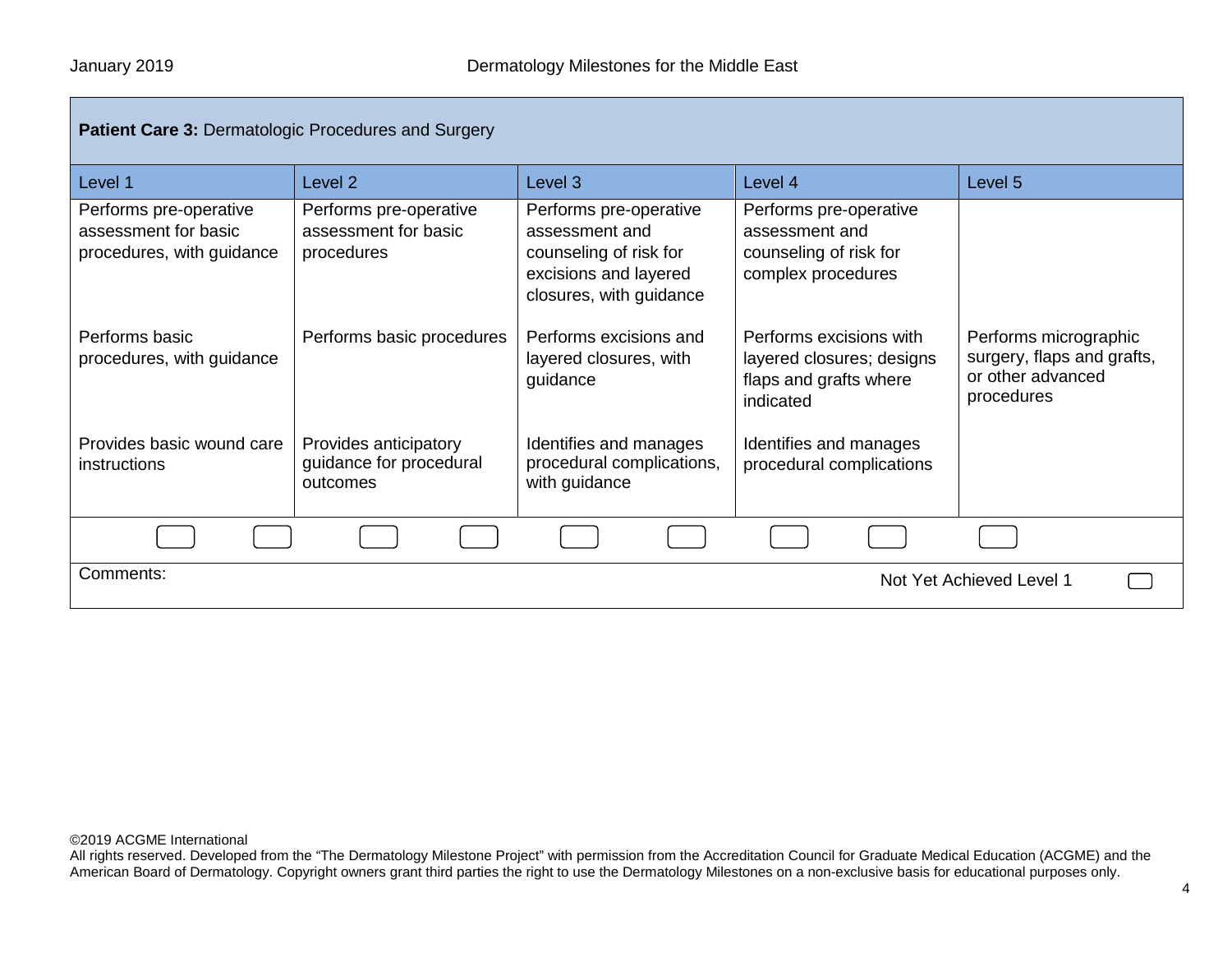| <b>Patient Care 4: Dermatopathology</b>                                              |                                                                                                    |                                                                                                          |                                                                                                                         |                                                                                                                        |  |
|--------------------------------------------------------------------------------------|----------------------------------------------------------------------------------------------------|----------------------------------------------------------------------------------------------------------|-------------------------------------------------------------------------------------------------------------------------|------------------------------------------------------------------------------------------------------------------------|--|
| Level 1                                                                              | Level 2                                                                                            | Level 3                                                                                                  | Level 4                                                                                                                 | Level 5                                                                                                                |  |
| Identifies key structural<br>and cellular components of<br>the skin, hair, and nails | Identifies microscopic<br>features of common<br>neoplasms and<br>inflammatory reaction<br>patterns | Interprets microscopic<br>features of common<br>disorders of the skin, hair,<br>and nails, with guidance | Independently interprets<br>microscopic features of<br>common and uncommon<br>disorders of the skin, hair,<br>and nails | Independently interprets<br>atypical or subtle<br>microscopic features of<br>disorders of the skin, hair,<br>and nails |  |
| Reviews reported<br>histologic findings                                              | Performs clinicopathologic<br>correlation, with guidance                                           | Independently performs<br>clinicopathologic<br>correlation for<br>straightforward<br>presentations       | Independently performs<br>clinicopathologic<br>correlation for atypical or<br>complex presentations                     |                                                                                                                        |  |
|                                                                                      |                                                                                                    |                                                                                                          |                                                                                                                         |                                                                                                                        |  |
| Comments:                                                                            |                                                                                                    |                                                                                                          |                                                                                                                         | Not Yet Achieved Level 1                                                                                               |  |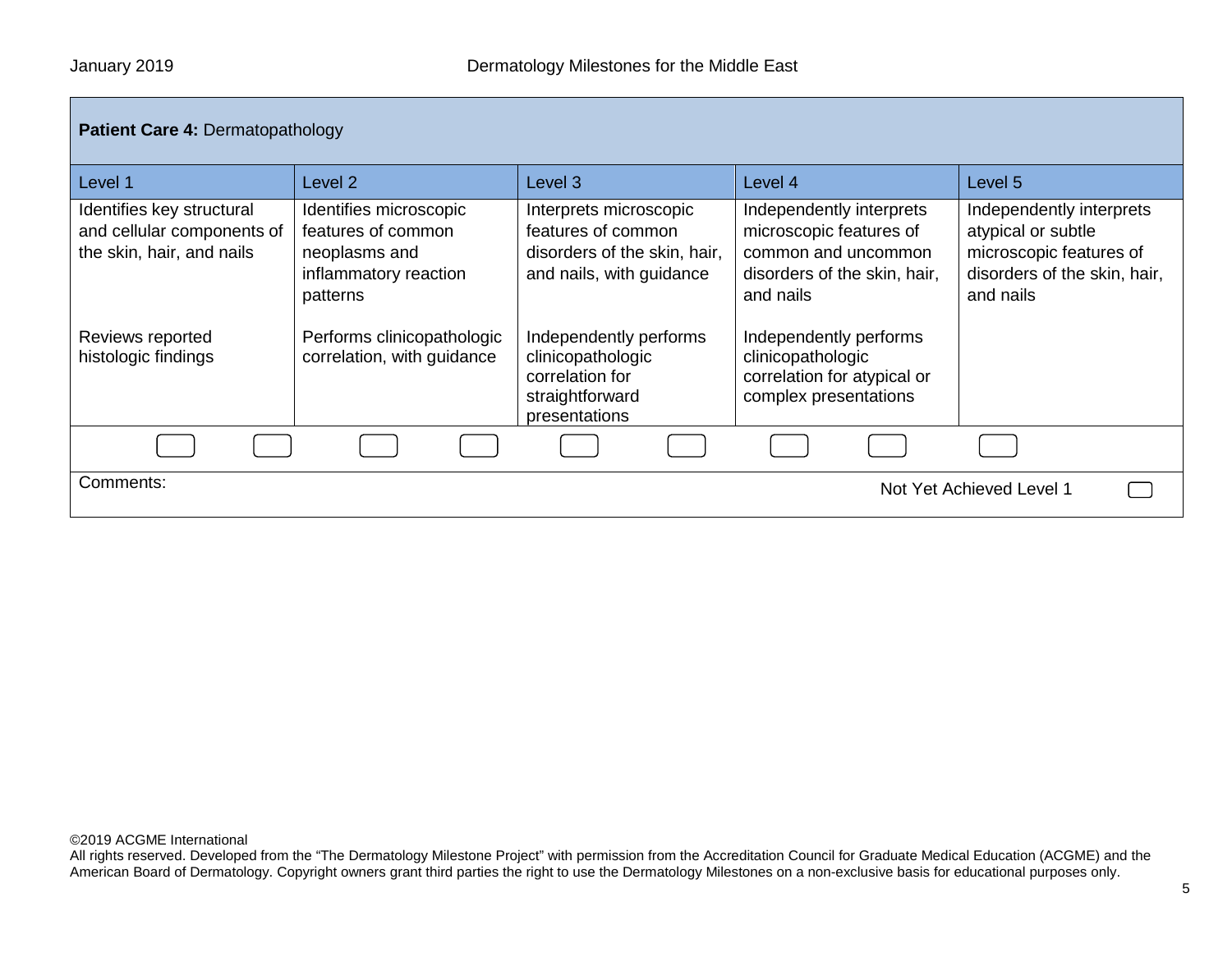## **Patient Care 5:** Cosmetic Care

| Level 1                                        | Level 2                                                                     | Level 3                                                                                                             | Level 4                                                                                                                  | Level 5                                                                                  |
|------------------------------------------------|-----------------------------------------------------------------------------|---------------------------------------------------------------------------------------------------------------------|--------------------------------------------------------------------------------------------------------------------------|------------------------------------------------------------------------------------------|
| Identifies patients with a<br>cosmetic concern | Gathers patient data,<br>including cosmetic and<br>relevant medical history | Evaluates patient and<br>recommends<br>interventions to meet<br>patient goals for cosmetic<br>care, with assistance | Independently evaluates<br>routine patient and<br>recommends interventions<br>to meet patient goals for<br>cosmetic care | Independently evaluates<br>and counsels the patient<br>with complex cosmetic<br>concerns |
|                                                | Describes available<br>cosmetic treatments                                  | Selects cosmetic<br>treatment, with assistance                                                                      | Delivers cosmetic<br>treatment and manages<br>complications, with<br>assistance                                          | Delivers cosmetic<br>treatment and manages<br>complications                              |
|                                                |                                                                             |                                                                                                                     |                                                                                                                          |                                                                                          |
| Comments:                                      |                                                                             |                                                                                                                     |                                                                                                                          | Not Yet Achieved Level 1                                                                 |

©2019 ACGME International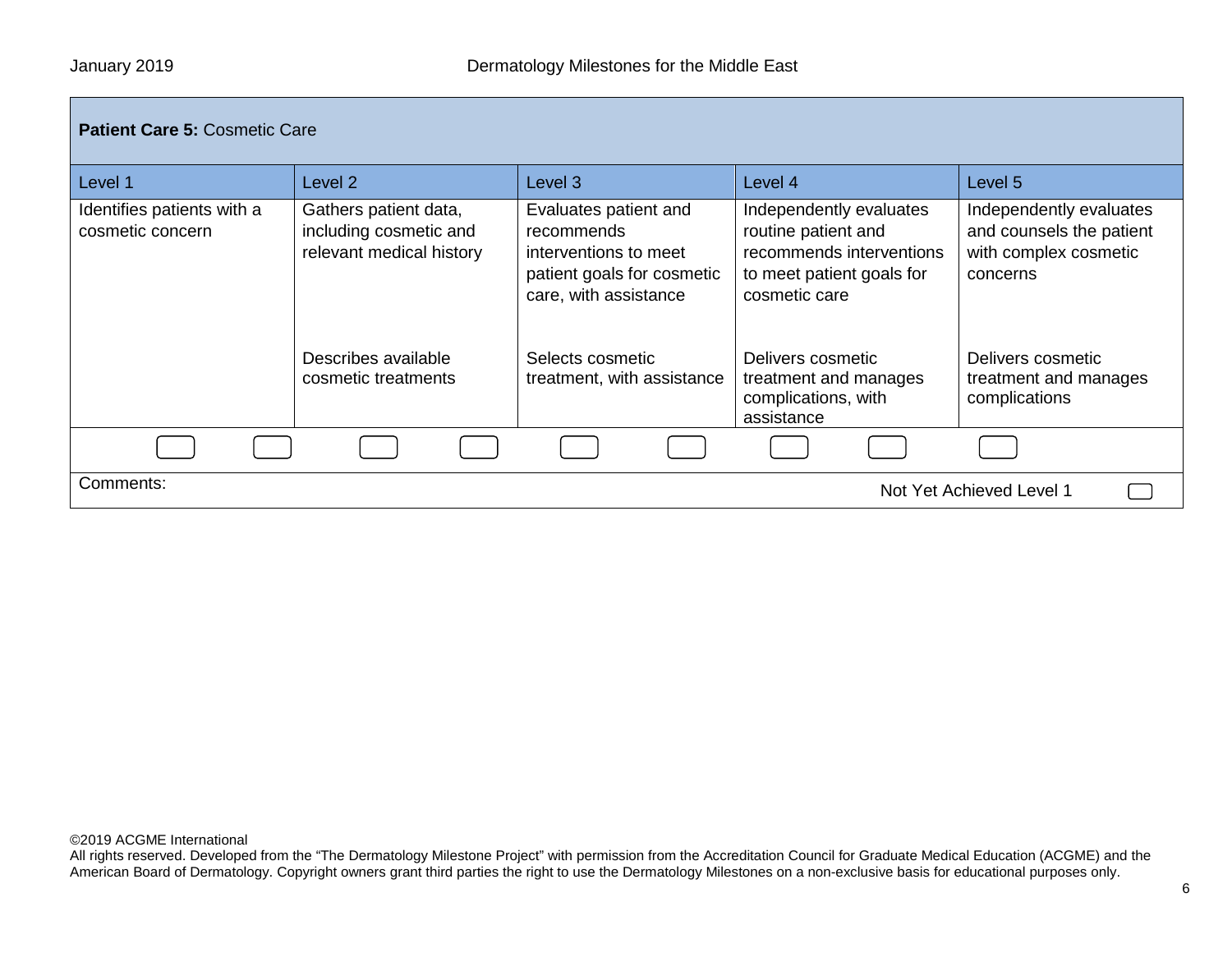| <b>Patient Care 6: Diagnostics</b>                                                       |                                                                                                               |                                                                                                                       |                                                                                                                        |                                                                        |  |
|------------------------------------------------------------------------------------------|---------------------------------------------------------------------------------------------------------------|-----------------------------------------------------------------------------------------------------------------------|------------------------------------------------------------------------------------------------------------------------|------------------------------------------------------------------------|--|
| Level 1                                                                                  | Level <sub>2</sub>                                                                                            | Level <sub>3</sub>                                                                                                    | Level 4                                                                                                                | Level 5                                                                |  |
| Describes indications and<br>steps involved in in-office<br>testing                      | Selects and performs in-<br>office tests, with<br>assistance                                                  | Independently selects and<br>performs in-office test;<br>interprets in-office<br>diagnostic tests, with<br>assistance | Independently selects,<br>performs, and interprets a<br>full spectrum of in-office<br>tests                            | Evaluates the application<br>of novel and emerging<br>diagnostic tests |  |
| Describes laboratory,<br>imaging, and other<br>diagnostic testing used in<br>dermatology | Selects laboratory,<br>imaging, and other<br>diagnostic tests for<br>common presentations,<br>with assistance | Independently interprets<br>laboratory, imaging, and<br>other diagnostic tests for<br>common presentations            | Independently interprets<br>laboratory, imaging, and<br>other diagnostic tests for<br>complex or rare<br>presentations |                                                                        |  |
|                                                                                          |                                                                                                               |                                                                                                                       |                                                                                                                        |                                                                        |  |
| Comments:<br>Not Yet Achieved Level 1                                                    |                                                                                                               |                                                                                                                       |                                                                                                                        |                                                                        |  |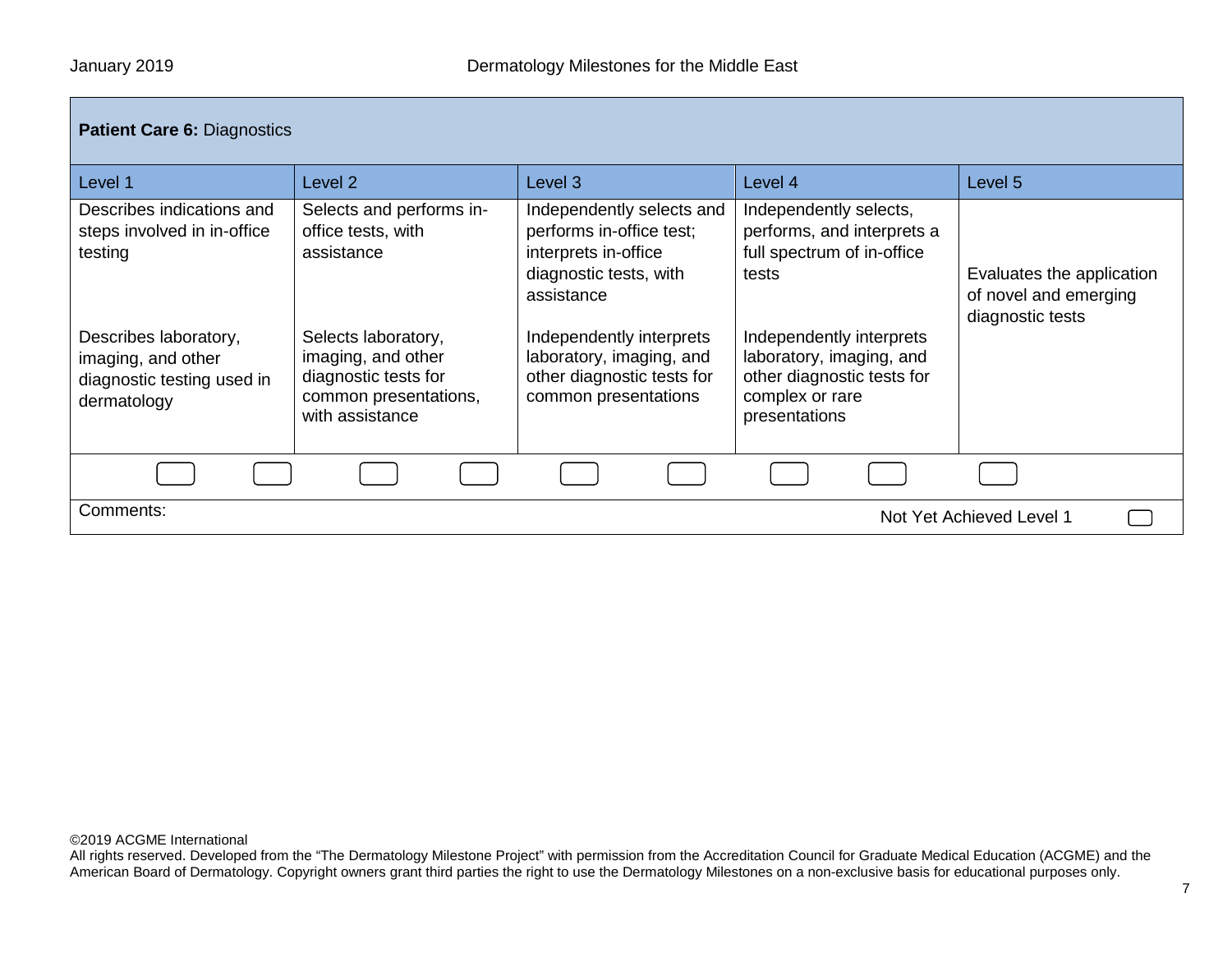| <b>Patient Care 7: Critical Thinking/Differential Diagnosis</b>                    |                                                                                |                                                                                                                              |                                                                                                                             |                                                                                              |
|------------------------------------------------------------------------------------|--------------------------------------------------------------------------------|------------------------------------------------------------------------------------------------------------------------------|-----------------------------------------------------------------------------------------------------------------------------|----------------------------------------------------------------------------------------------|
| Level 1                                                                            | Level <sub>2</sub>                                                             | Level <sub>3</sub>                                                                                                           | Level 4                                                                                                                     | Level 5                                                                                      |
| Develops a differential<br>diagnosis for common<br>presentations, with<br>guidance | Independently develops a<br>differential diagnosis for<br>common presentations | Develops a prioritized<br>differential diagnosis for<br>complex presentations<br>and identifies clinical<br>reasoning errors | Pursues and synthesizes<br>additional information to<br>reach high-probability<br>diagnoses with continuous<br>re-appraisal | Integrates additional data<br>and coaches others to<br>minimize clinical reasoning<br>errors |
|                                                                                    |                                                                                |                                                                                                                              |                                                                                                                             |                                                                                              |
| Comments:                                                                          |                                                                                |                                                                                                                              |                                                                                                                             | Not Yet Achieved Level 1                                                                     |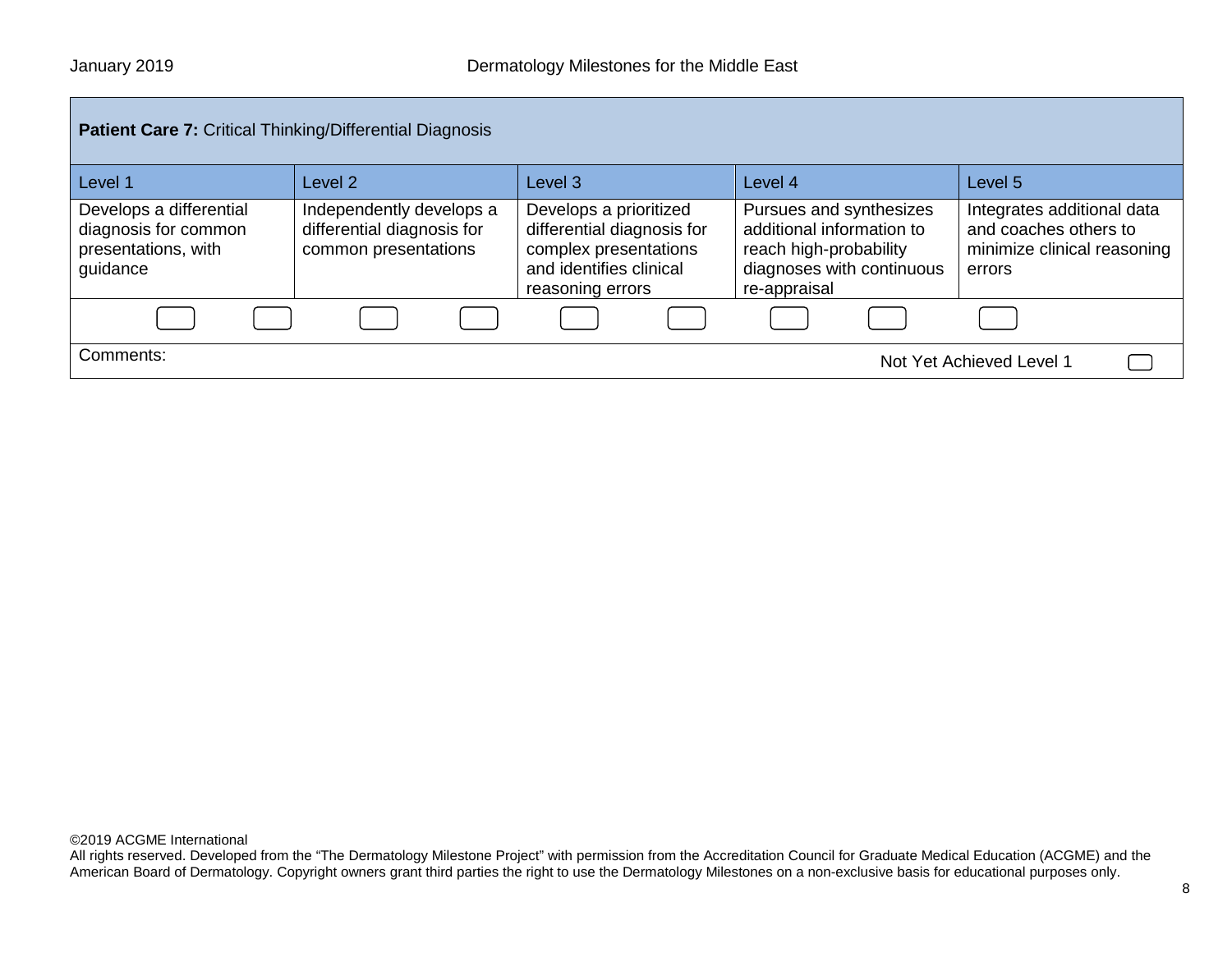| <b>Patient Care 8: Therapeutics Management</b>                                |                                                                                           |                                                                                                                                        |                                                                                                                                          |                                                                                                                             |
|-------------------------------------------------------------------------------|-------------------------------------------------------------------------------------------|----------------------------------------------------------------------------------------------------------------------------------------|------------------------------------------------------------------------------------------------------------------------------------------|-----------------------------------------------------------------------------------------------------------------------------|
| Level 1                                                                       | Level <sub>2</sub>                                                                        | Level <sub>3</sub>                                                                                                                     | Level 4                                                                                                                                  | Level <sub>5</sub>                                                                                                          |
| Identifies patients who are<br>candidates for topical and<br>systemic therapy | Provides appropriate<br>counseling regarding<br>adverse effects and<br>reasonable risks   | Consistently evaluates<br>treatment response and<br>counsels patients on<br>expectations of therapy                                    | <b>Consistently identifies</b><br>refractory disease and<br>independently escalates<br>therapy as necessary                              | Independently manages<br>rare and complex diseases<br>based on emerging<br>evidence                                         |
| Identifies available<br>treatment options for<br>common skin disorders        | Selects treatment options<br>for common skin disorders.<br>with guidance                  | With guidance, selects<br>therapeutic modalities for<br>common and uncommon<br>skin disorders while<br>balancing risks and<br>benefits | Independently selects<br>therapeutic modalities for<br>common and uncommon<br>skin disorders based on<br>stepwise therapeutic<br>ladders | Evaluates the application<br>of novel and emerging<br>therapeutic modalities or<br>unique applications of<br>existing drugs |
| Identifies therapeutic<br>agents which require<br>laboratory monitoring       | Selects appropriate<br>laboratory monitoring for<br>systemic treatments, with<br>guidance | Selects appropriate<br>laboratory monitoring and<br>manages adverse effects,<br>with guidance                                          | Independently orders<br>appropriate laboratory<br>monitoring and manages<br>adverse effects                                              | Develops systems for<br>safety monitoring                                                                                   |
|                                                                               |                                                                                           |                                                                                                                                        |                                                                                                                                          |                                                                                                                             |
| Comments:<br>Not Yet Achieved Level 1                                         |                                                                                           |                                                                                                                                        |                                                                                                                                          |                                                                                                                             |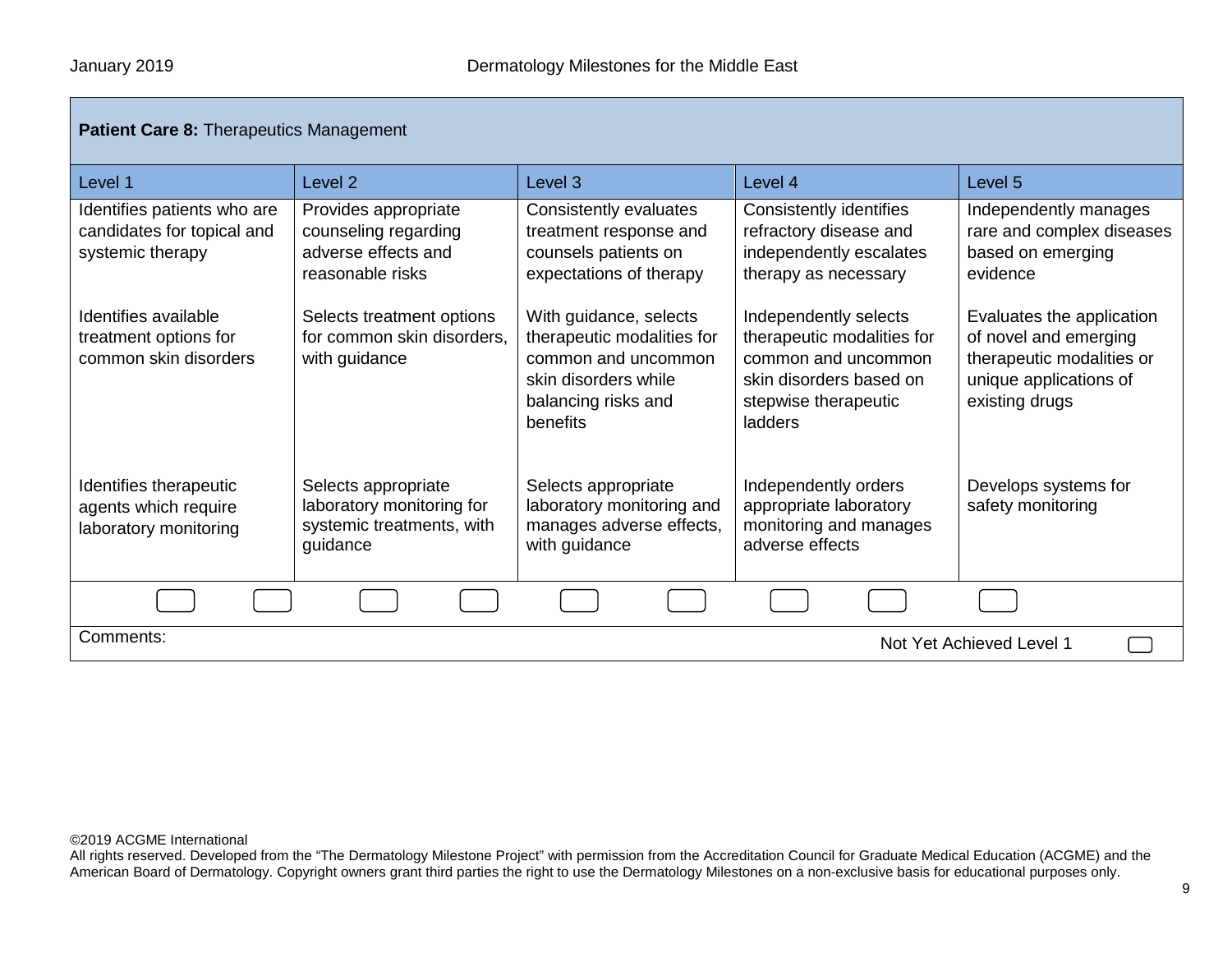| <b>Medical Knowledge 1: Knowledge of Dermatologic Disease</b>                             |                                                                                                                                                |                                                                                                                                                              |                                                                                                                                                                                           |                                                                                                                                                                         |
|-------------------------------------------------------------------------------------------|------------------------------------------------------------------------------------------------------------------------------------------------|--------------------------------------------------------------------------------------------------------------------------------------------------------------|-------------------------------------------------------------------------------------------------------------------------------------------------------------------------------------------|-------------------------------------------------------------------------------------------------------------------------------------------------------------------------|
| Level 1                                                                                   | Level 2                                                                                                                                        | Level <sub>3</sub>                                                                                                                                           | Level 4                                                                                                                                                                                   | Level 5                                                                                                                                                                 |
| Describes fundamental<br>cutaneous anatomy and<br>physiology                              | Describes pathophysiology<br>of common skin disorders                                                                                          | Demonstrates knowledge<br>of the pathophysiology of<br>complex skin disorders                                                                                | Synthesizes knowledge of<br>pathophysiology of skin<br>disorders from multiple<br>sources                                                                                                 | Teaches emerging<br>concepts in cutaneous<br>pathophysiology                                                                                                            |
| Demonstrates knowledge<br>of the clinical features of<br>common dermatologic<br>disorders | Demonstrates knowledge<br>of the clinical features,<br>associations, treatments,<br>and expected course of<br>common dermatologic<br>disorders | Demonstrates knowledge<br>of the clinical features,<br>associations, treatments,<br>and expected course of<br>uncommon and complex<br>dermatologic disorders | Demonstrates<br>comprehensive knowledge<br>of the clinical features,<br>associations, treatments,<br>and expected course of<br>common, uncommon, and<br>complex dermatologic<br>disorders | Teaches emerging<br>concepts in clinical<br>features, associations,<br>treatments, and expected<br>course of common,<br>uncommon, and complex<br>dermatologic disorders |
|                                                                                           |                                                                                                                                                |                                                                                                                                                              |                                                                                                                                                                                           |                                                                                                                                                                         |
| Comments:<br>Not Yet Achieved Level 1                                                     |                                                                                                                                                |                                                                                                                                                              |                                                                                                                                                                                           |                                                                                                                                                                         |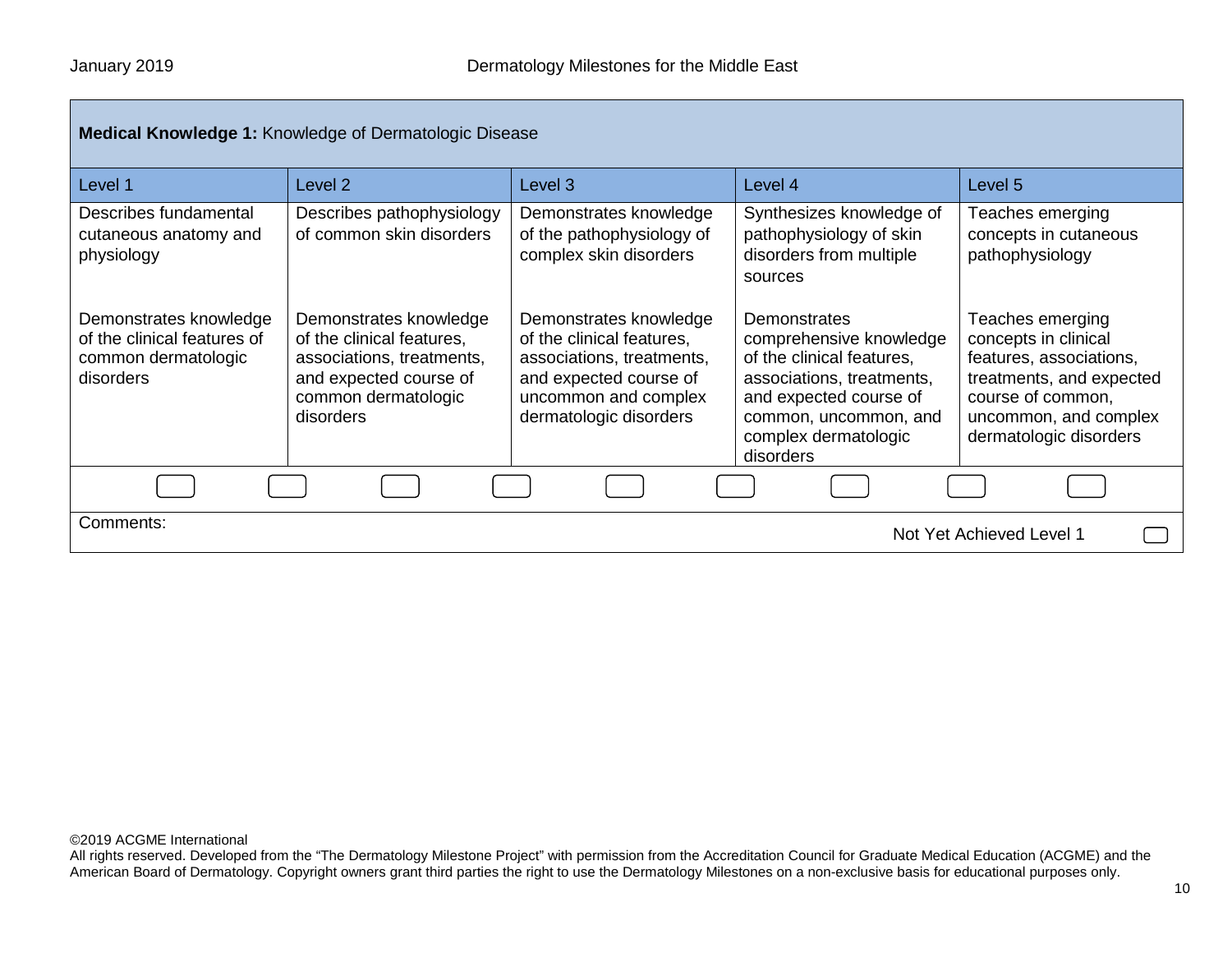| <b>Medical Knowledge 2: Visual Recognition</b>                |                                                                 |                                                                                                                         |                                                                                                     |                                                                                                           |
|---------------------------------------------------------------|-----------------------------------------------------------------|-------------------------------------------------------------------------------------------------------------------------|-----------------------------------------------------------------------------------------------------|-----------------------------------------------------------------------------------------------------------|
| Level 1                                                       | Level 2                                                         | Level 3                                                                                                                 | Level 4                                                                                             | Level 5                                                                                                   |
| Identifies common<br>diseases with characteristic<br>findings | Identifies uncommon<br>diseases with<br>characteristic findings | Identifies variable<br>presentations of<br>common disease                                                               | Identifies variable<br>presentations of<br>uncommon and rare<br>disease                             |                                                                                                           |
| Defines primary lesions<br>and secondary features             | Describes morphology,<br>with assistance                        | Describes morphology<br>with fluency<br>Integrates visual<br>diagnostic tools (e.g.,<br>dermoscopy), with<br>assistance | Identifies subtle<br>morphologic variability<br>Independently integrates<br>visual diagnostic tools | Integrates visual<br>diagnostic tools for a<br>wide range of diagnoses<br>of the skin, hair, and<br>nails |
|                                                               |                                                                 |                                                                                                                         |                                                                                                     |                                                                                                           |
| Comments:                                                     |                                                                 |                                                                                                                         |                                                                                                     | Not Yet Achieved Level 1                                                                                  |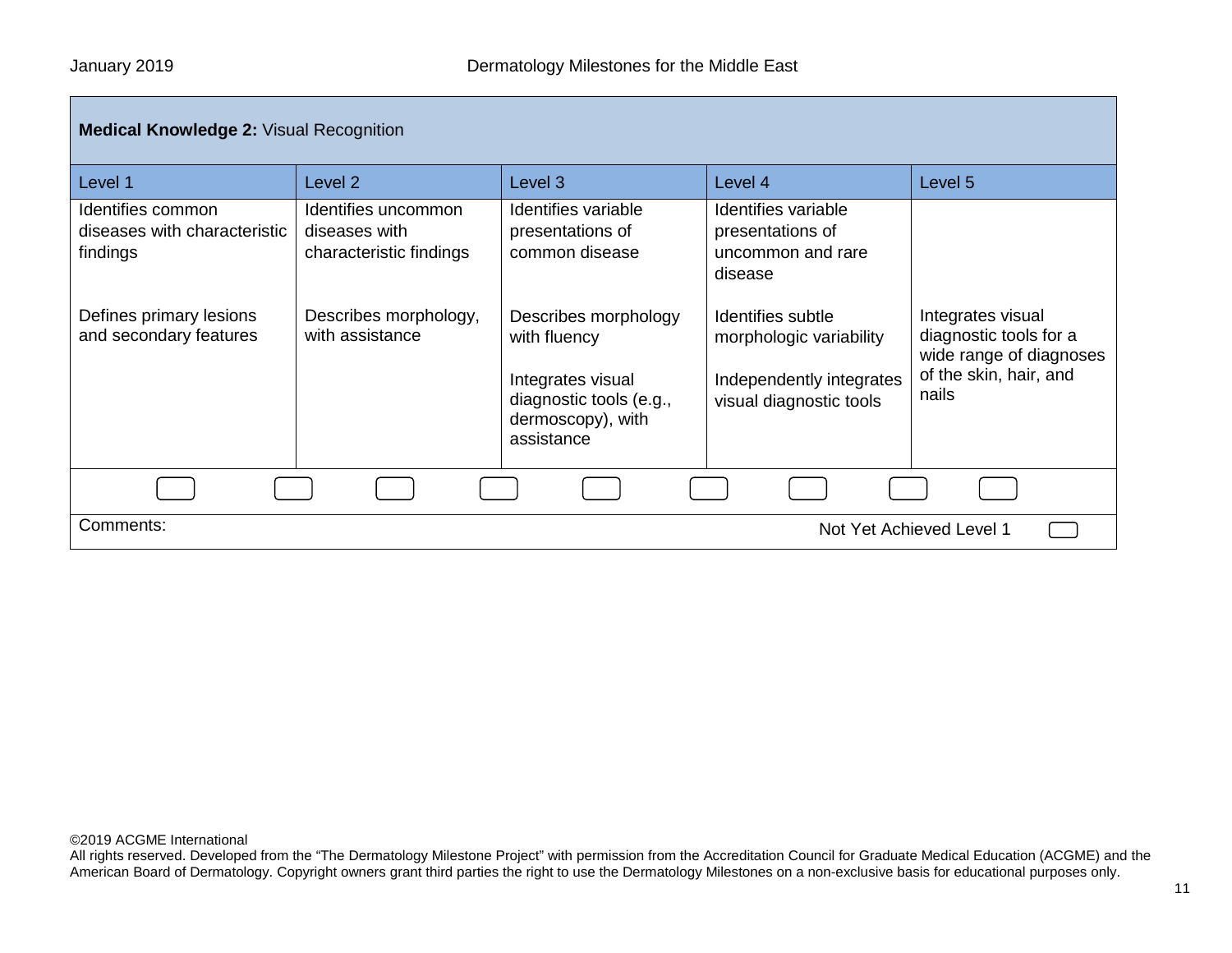| <b>Systems-Based Practice 1: Patient Safety and Quality Improvement</b>                |                                                                                                                                   |                                                                                                             |                                                                                                                         |                                                                                                                       |
|----------------------------------------------------------------------------------------|-----------------------------------------------------------------------------------------------------------------------------------|-------------------------------------------------------------------------------------------------------------|-------------------------------------------------------------------------------------------------------------------------|-----------------------------------------------------------------------------------------------------------------------|
| Level 1                                                                                | Level <sub>2</sub>                                                                                                                | Level <sub>3</sub>                                                                                          | Level 4                                                                                                                 | Level 5                                                                                                               |
| Demonstrates knowledge<br>of common patient safety<br>events                           | Identifies system factors<br>that lead to patient safety<br>events                                                                | Participates in analysis of<br>patient safety events<br>(simulated or actual)                               | Conducts analysis of<br>patient safety events and<br>offers error prevention<br>strategies (simulated or<br>actual)     | Actively engages teams<br>and processes to modify<br>systems to prevent patient<br>safety events                      |
| Demonstrates knowledge<br>of how to report patient<br>safety events                    | Reports patient safety<br>events through institutional<br>reporting systems<br>(simulated or actual)                              | Participates in disclosure<br>of patient safety events to<br>patients and families<br>(simulated or actual) | Discloses patient safety<br>events to patients and<br>families (simulated or<br>actual)                                 | Role models or mentors<br>others in the disclosure of<br>patient safety events                                        |
| Demonstrates knowledge<br>of basic quality<br>improvement<br>methodologies and metrics | Describes local quality<br>improvement initiatives<br>(e.g., community<br>vaccination rate, infection<br>rate, smoking cessation) | Participates in local quality<br>improvement initiatives                                                    | Demonstrates the skills<br>required to identify,<br>develop, implement, and<br>analyze a quality<br>improvement project | Creates, implements, and<br>assesses quality<br>improvement initiatives at<br>the institutional or<br>community level |
|                                                                                        |                                                                                                                                   |                                                                                                             |                                                                                                                         |                                                                                                                       |
| Comments:<br>Not Yet Achieved Level 1                                                  |                                                                                                                                   |                                                                                                             |                                                                                                                         |                                                                                                                       |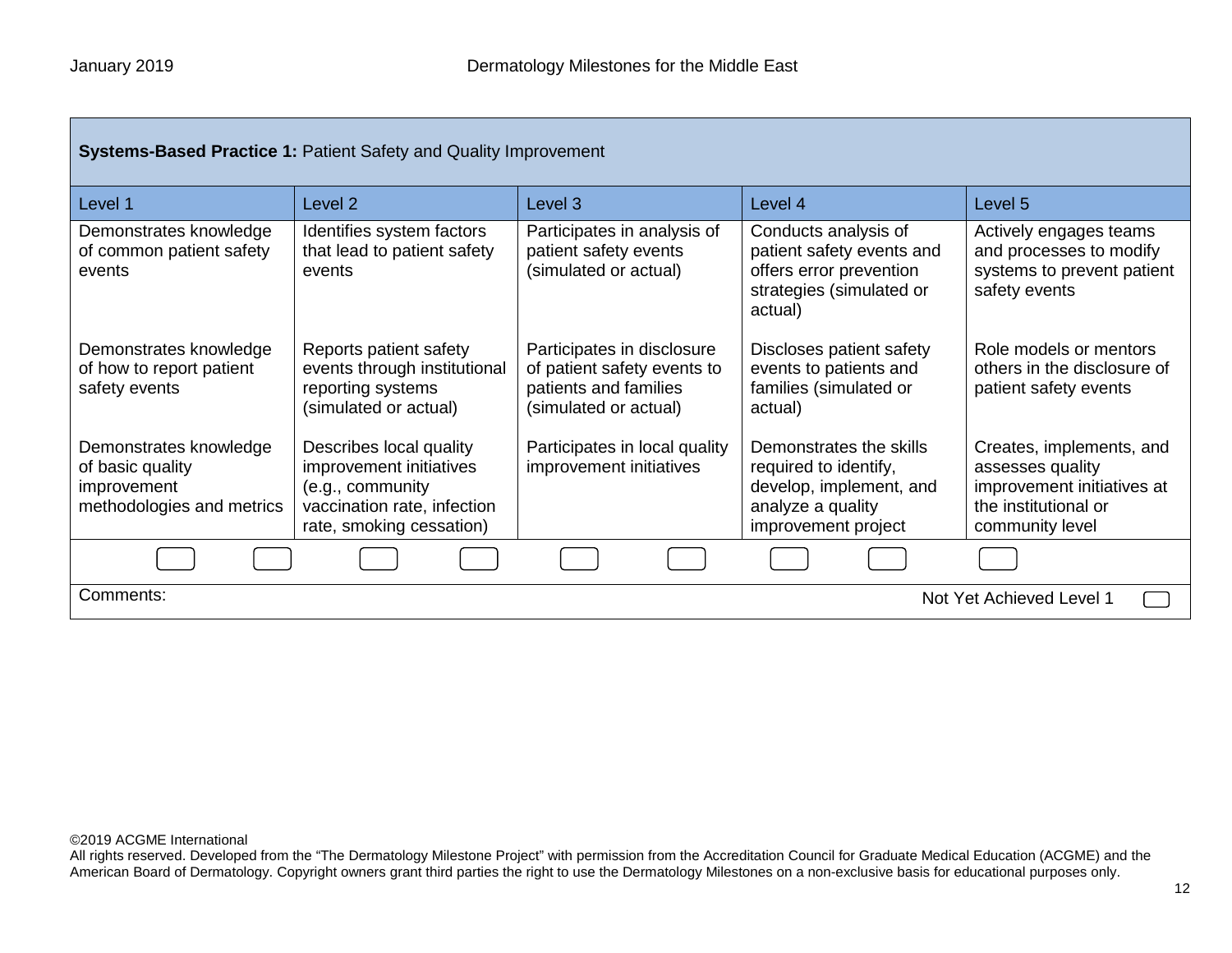| <b>Systems-Based Practice 2: System Navigation for Patient-Centered Care</b>              |                                                                                                                                    |                                                                                                                                         |                                                                                                                                                                                |                                                                                                                                 |  |  |
|-------------------------------------------------------------------------------------------|------------------------------------------------------------------------------------------------------------------------------------|-----------------------------------------------------------------------------------------------------------------------------------------|--------------------------------------------------------------------------------------------------------------------------------------------------------------------------------|---------------------------------------------------------------------------------------------------------------------------------|--|--|
| Level 1                                                                                   | Level <sub>2</sub>                                                                                                                 | Level <sub>3</sub>                                                                                                                      | Level 4                                                                                                                                                                        | Level 5                                                                                                                         |  |  |
| Demonstrates knowledge<br>of care coordination                                            | Coordinates care of<br>patients in routine clinical<br>situations effectively using<br>the roles of the<br>interprofessional teams | Coordinates care of<br>patients in complex<br>clinical situations<br>effectively using the roles<br>of their interprofessional<br>teams | Role models effective<br>coordination of patient-<br>centered care among<br>different disciplines and<br>specialties                                                           | Analyzes the process of<br>care coordination and<br>leads in the design and<br>implementation of<br>improvements                |  |  |
| Identifies key elements for<br>safe and effective<br>transitions of care and<br>hand-offs | Performs safe and<br>effective transitions of<br>care/hand-offs in routine<br>clinical situations                                  | Performs safe and<br>effective transitions of<br>care/hand-offs in complex<br>clinical situations                                       | Role models and<br>advocates for safe and<br>effective transitions of<br>care/hand-offs within and<br>across health care delivery<br>systems, including<br>outpatient settings | Improves quality of<br>transitions of care within<br>and across health care<br>delivery systems to<br>optimize patient outcomes |  |  |
| Demonstrates knowledge<br>of population and<br>community health needs<br>and disparities  | Identifies specific<br>population and community<br>health needs and<br>inequities for their local<br>population                    | Uses local resources<br>effectively to meet the<br>needs of a patient<br>population and community                                       | Participates in changing<br>and adapting practice to<br>provide for the needs of<br>specific populations                                                                       | Leads innovations and<br>advocates for populations<br>and communities with<br>health care inequities                            |  |  |
|                                                                                           |                                                                                                                                    |                                                                                                                                         |                                                                                                                                                                                |                                                                                                                                 |  |  |
| Comments:<br>Not Yet Achieved Level 1                                                     |                                                                                                                                    |                                                                                                                                         |                                                                                                                                                                                |                                                                                                                                 |  |  |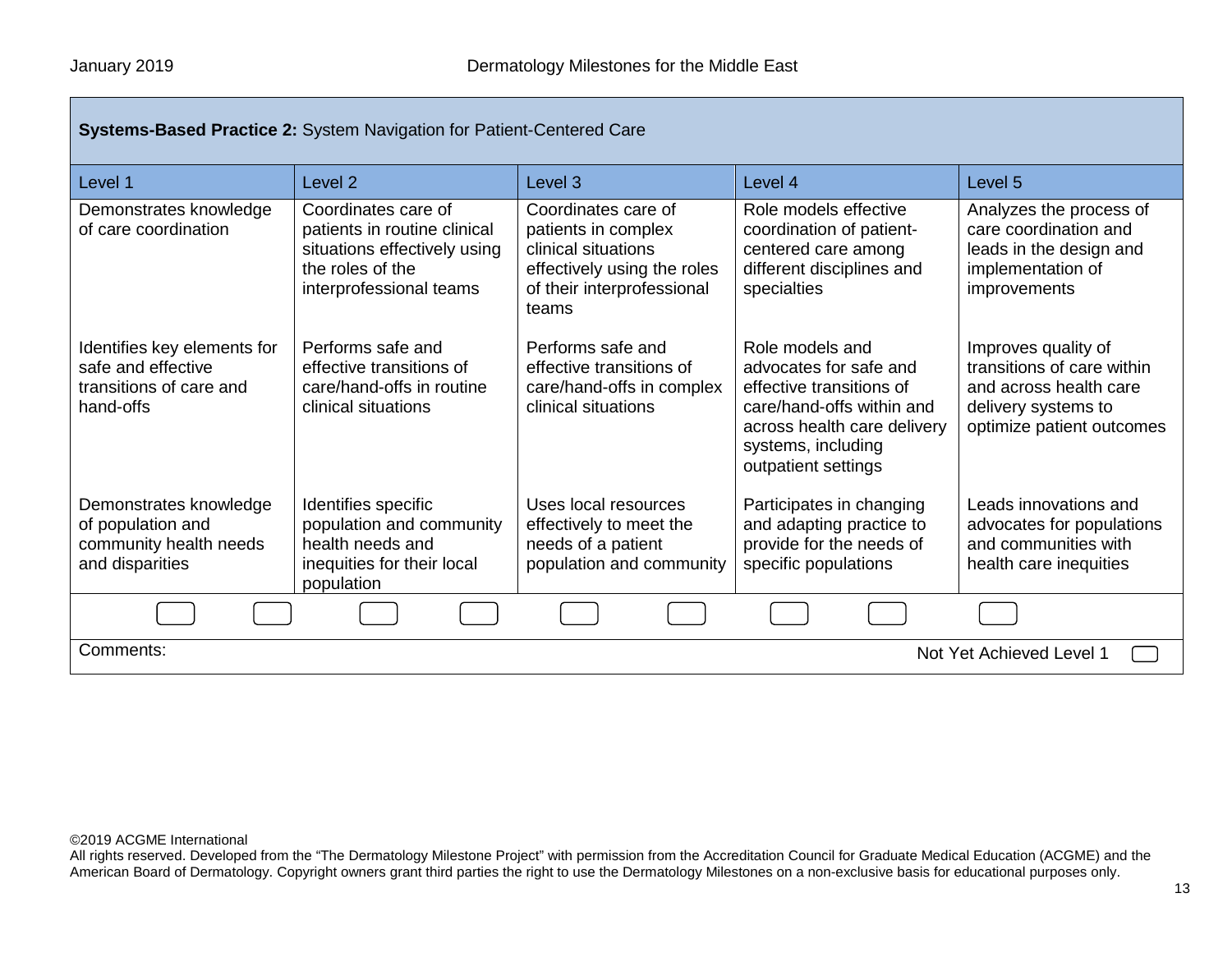| <b>Systems-Based Practice 3: Physician Role in Health Care Systems</b>                                                                         |                                                                                                                                  |                                                                                                                                                                      |                                                                                                                                                                      |                                                                                                                        |  |  |
|------------------------------------------------------------------------------------------------------------------------------------------------|----------------------------------------------------------------------------------------------------------------------------------|----------------------------------------------------------------------------------------------------------------------------------------------------------------------|----------------------------------------------------------------------------------------------------------------------------------------------------------------------|------------------------------------------------------------------------------------------------------------------------|--|--|
| Level 1                                                                                                                                        | Level <sub>2</sub>                                                                                                               | Level <sub>3</sub>                                                                                                                                                   | Level 4                                                                                                                                                              | Level 5                                                                                                                |  |  |
| Identifies components of<br>the complex health care<br>system                                                                                  | Describes the physician's<br>role and how the<br>interrelated components of<br>complex health care<br>system impact patient care | Analyzes how personal<br>practice affects the system<br>(e.g., length of stay,<br>readmission rates, clinical<br>efficiency)                                         | Manages the interrelated<br>components of the<br>complex health care<br>systems for efficient and<br>effective patient care                                          | Advocates for or leads<br>change to enhance<br>systems for high value,<br>efficient, and effective<br>patient care     |  |  |
| Describes basic health<br>payment systems,<br>including government,<br>private, public, and<br>uninsured care and<br>different practice models | Delivers care informed by<br>patient specific payment<br>model                                                                   | Uses shared decision<br>making in patient care,<br>taking into consideration<br>payment models                                                                       | Advocates for patient care<br>understanding the<br>limitations of each<br>patient's payment model<br>(e.g., community<br>resources, patient<br>assistance resources) | Participates in advocacy<br>activities for health policy<br>to better align payment<br>systems with high value<br>care |  |  |
|                                                                                                                                                |                                                                                                                                  | Identifies resources and<br>effectively plans for<br>transition to practice (e.g.,<br>information technology,<br>legal, billing and coding,<br>financial, personnel) | Describes basic elements<br>needed to transition to<br>practice (e.g., contract<br>negotiations, malpractice<br>insurance, government<br>regulation, compliance)     |                                                                                                                        |  |  |
|                                                                                                                                                |                                                                                                                                  |                                                                                                                                                                      |                                                                                                                                                                      |                                                                                                                        |  |  |
| Comments:                                                                                                                                      |                                                                                                                                  |                                                                                                                                                                      |                                                                                                                                                                      | Not Yet Achieved Level 1                                                                                               |  |  |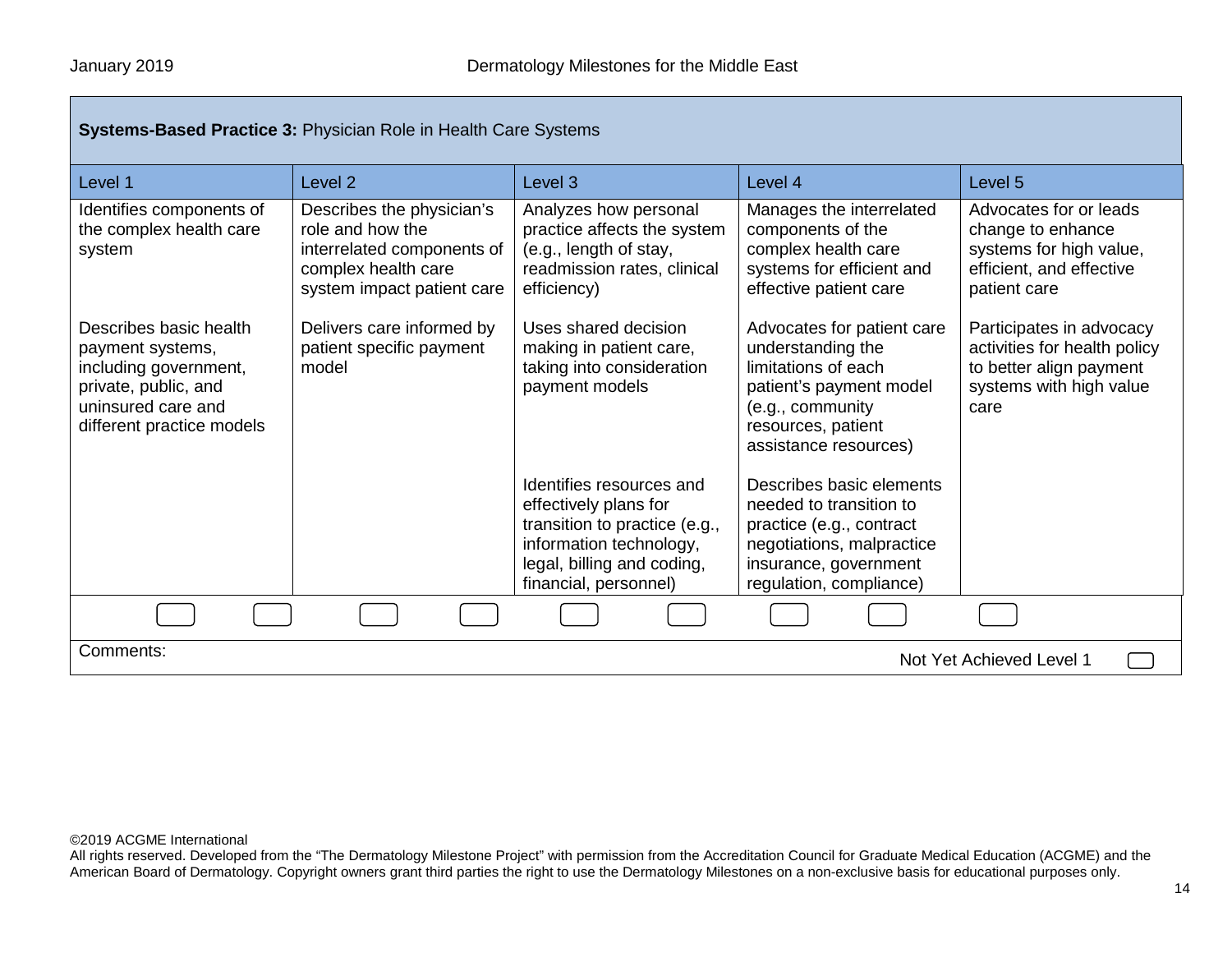| Practice-Based Learning and Improvement 1: Evidence-Based and Informed Practice                                                                             |                                                                                                                             |                                                                                                                                  |                                                                                                                                                                     |                                                                                                                                                    |  |  |
|-------------------------------------------------------------------------------------------------------------------------------------------------------------|-----------------------------------------------------------------------------------------------------------------------------|----------------------------------------------------------------------------------------------------------------------------------|---------------------------------------------------------------------------------------------------------------------------------------------------------------------|----------------------------------------------------------------------------------------------------------------------------------------------------|--|--|
| Level 1                                                                                                                                                     | Level <sub>2</sub>                                                                                                          | Level 3                                                                                                                          | Level 4                                                                                                                                                             | Level <sub>5</sub>                                                                                                                                 |  |  |
| Demonstrates how to<br>access and use available<br>evidence, and incorporate<br>patient preferences and<br>values in order to care for a<br>routine patient | Articulates clinical<br>questions and elicits<br>patient preferences and<br>values in order to guide<br>evidence-based care | Locates and applies the<br>best available evidence,<br>integrated with patient<br>preference, to the care<br>of complex patients | Critically appraises and<br>applies evidence even in<br>the face of uncertainty and<br>conflicting evidence to<br>guide care, tailored to the<br>individual patient | Coaches others to critically<br>appraise and apply<br>evidence for complex<br>patients, and/or<br>participates in the<br>development of guidelines |  |  |
|                                                                                                                                                             |                                                                                                                             |                                                                                                                                  |                                                                                                                                                                     |                                                                                                                                                    |  |  |
| Comments:                                                                                                                                                   |                                                                                                                             |                                                                                                                                  |                                                                                                                                                                     | Not Yet Achieved Level 1                                                                                                                           |  |  |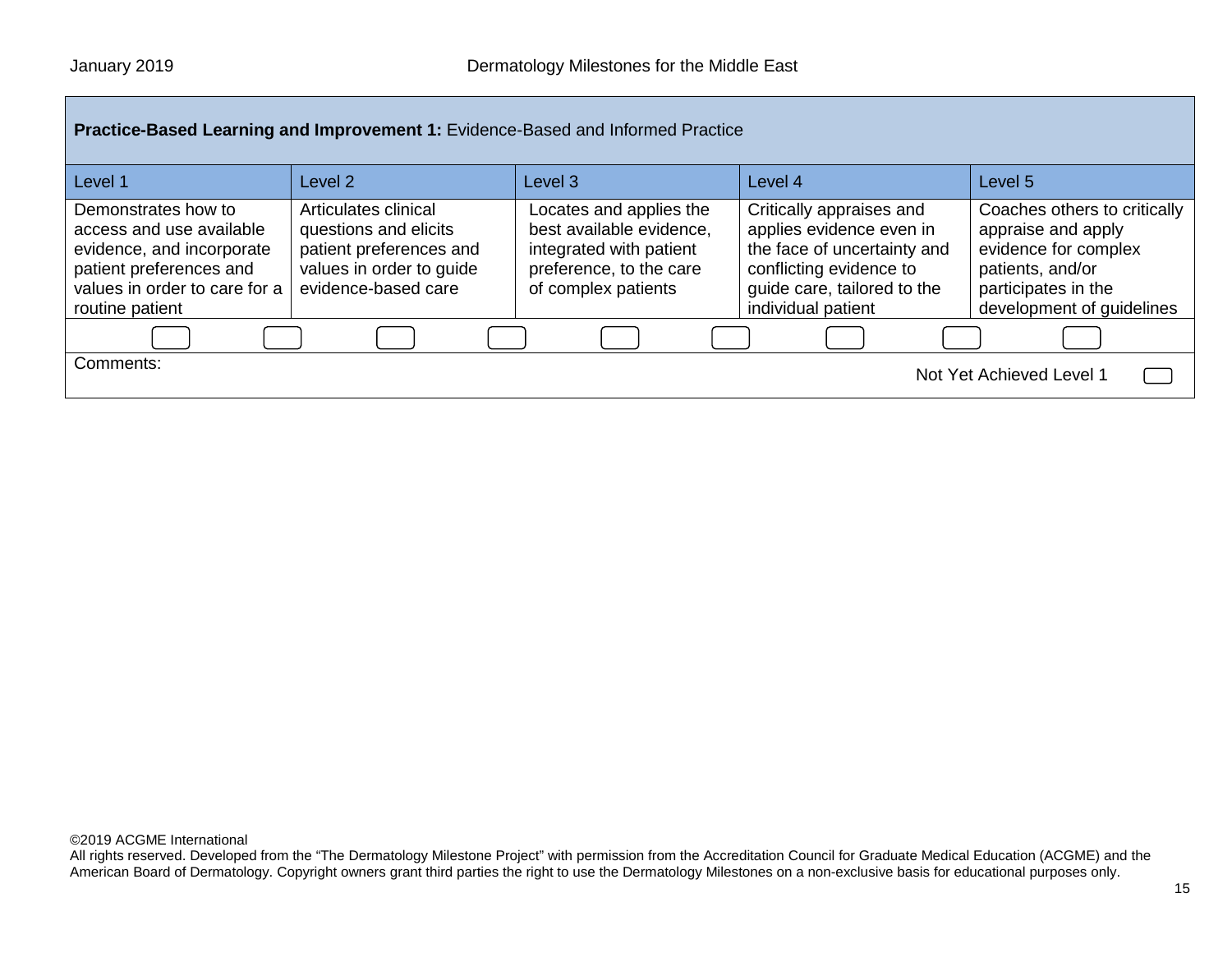| Level 1                                                                                               | Level 2                                                                                                                | Level 3                                                                                                                                    | Level 4                                                                                                                           | Level <sub>5</sub>                                                                         |
|-------------------------------------------------------------------------------------------------------|------------------------------------------------------------------------------------------------------------------------|--------------------------------------------------------------------------------------------------------------------------------------------|-----------------------------------------------------------------------------------------------------------------------------------|--------------------------------------------------------------------------------------------|
| Accepts responsibility for<br>personal and professional<br>development by<br>establishing goals       | Demonstrates openness to<br>performance data<br>(feedback and other input)<br>in order to inform goals                 | Seeks performance data<br>episodically, with<br>adaptability and humility                                                                  | Intentionally seeks<br>performance data<br>consistently, with<br>adaptability and humility                                        | Role models consistently<br>seeking performance data,<br>with adaptability and<br>humility |
| Identifies the factors that<br>contribute to gap(s)<br>between expectations and<br>actual performance | Analyzes and reflects on<br>the factors that contribute<br>to gap(s) between<br>expectations and actual<br>performance | Analyzes, reflects on, and<br>institutes behavioral<br>change(s) to narrow the<br>gap(s) between<br>expectations and actual<br>performance | Challenges assumptions<br>and considers alternatives<br>in narrowing the gap(s)<br>between expectations and<br>actual performance | Coaches others on<br>reflective practice                                                   |
| <b>Actively seeks</b><br>opportunities to improve                                                     | Designs and implements a<br>learning plan, with<br>prompting                                                           | Independently creates and<br>implements a learning plan                                                                                    | Uses performance data to<br>measure the effectiveness<br>of the learning plan and<br>improves it as needed                        | Facilitates the design and<br>implementation of learning<br>plans for others               |
|                                                                                                       |                                                                                                                        |                                                                                                                                            |                                                                                                                                   |                                                                                            |
| Comments:<br>Not Yet Achieved Level 1                                                                 |                                                                                                                        |                                                                                                                                            |                                                                                                                                   |                                                                                            |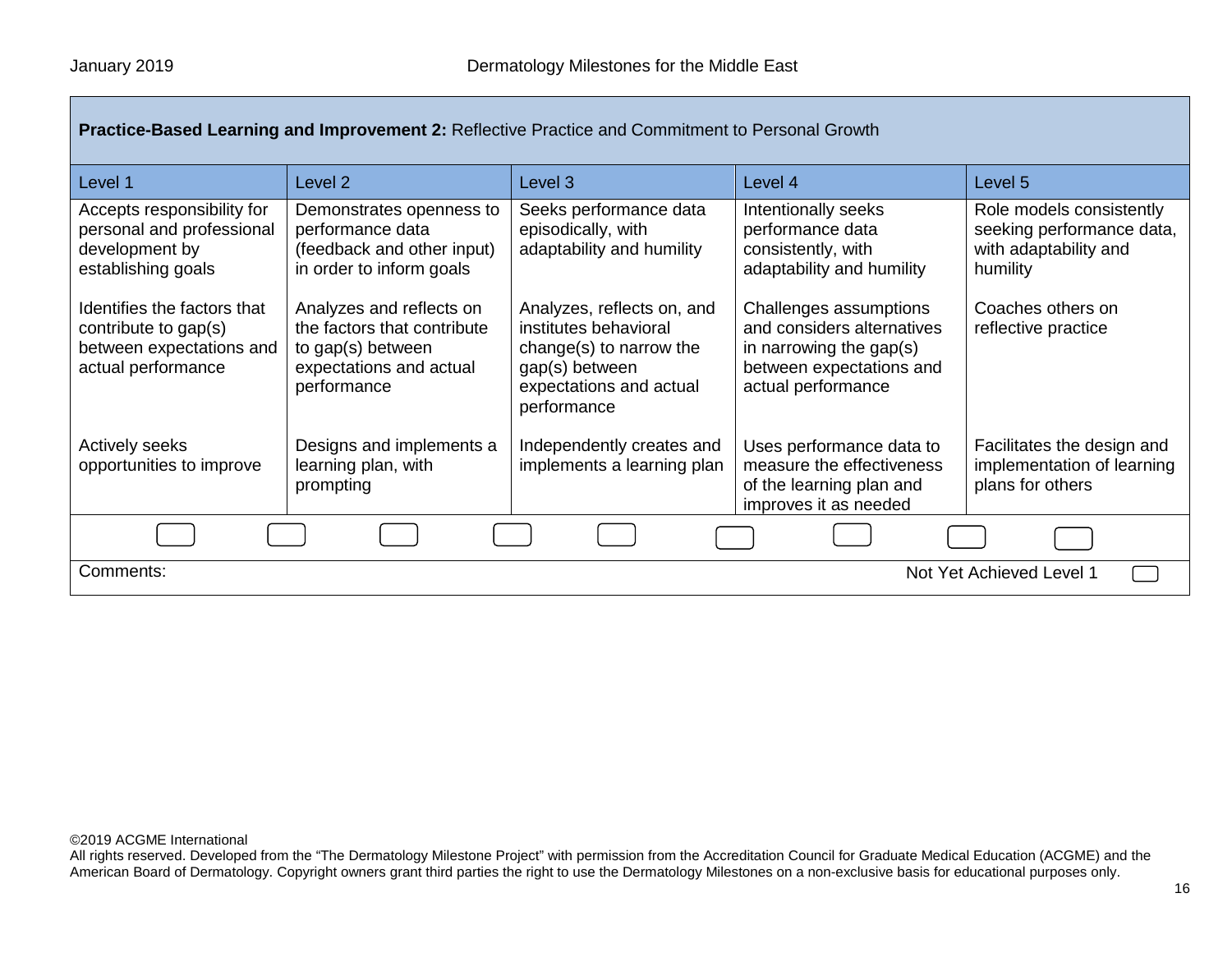| <b>Professionalism 1: Professional Behavior and Ethical Principles</b>                                                                                                                                                                                    |                                                                             |                                                                                            |                                                                                                                                                                                                              |                                                                                                                                           |  |  |
|-----------------------------------------------------------------------------------------------------------------------------------------------------------------------------------------------------------------------------------------------------------|-----------------------------------------------------------------------------|--------------------------------------------------------------------------------------------|--------------------------------------------------------------------------------------------------------------------------------------------------------------------------------------------------------------|-------------------------------------------------------------------------------------------------------------------------------------------|--|--|
| Level 1                                                                                                                                                                                                                                                   | Level <sub>2</sub>                                                          | Level 3                                                                                    | Level 4                                                                                                                                                                                                      | Level 5                                                                                                                                   |  |  |
| Identifies and describes<br>potential triggers for<br>professionalism lapses                                                                                                                                                                              | Demonstrates insight into<br>professional behavior in<br>routine situations | Demonstrates professional<br>behavior in complex or<br>stressful situations                | Recognizes situations that<br>may trigger professionalism<br>lapses and intervenes to<br>prevent lapses in self and<br>others                                                                                | Coaches others when their<br>behavior fails to meet<br>professional expectations                                                          |  |  |
| Describes when and<br>how to appropriately<br>report professionalism<br>lapses, including<br>strategies for<br>addressing common<br>barriers                                                                                                              | Takes responsibility for<br>own professionalism<br>lapses                   | Analyzes complex<br>situations using ethical<br>principles                                 | Recognizes and utilizes<br>appropriate resources for<br>managing and resolving<br>ethical dilemmas as needed<br>(e.g., ethics consultations,<br>literature review, risk<br>management/legal<br>consultation) | Identifies and seeks to<br>address system-level<br>factors that induce or<br>exacerbate ethical<br>problems or impede their<br>resolution |  |  |
| <b>Demonstrates</b><br>knowledge of the ethical<br>principles underlying<br>informed consent.<br>surrogate decision<br>making, advance<br>directives,<br>confidentiality, error<br>disclosure, stewardship<br>of limited resources.<br>and related topics | Analyzes straightforward<br>situations using ethical<br>principles          | Recognizes need to seek<br>help in managing and<br>resolving complex ethical<br>situations |                                                                                                                                                                                                              |                                                                                                                                           |  |  |
|                                                                                                                                                                                                                                                           |                                                                             |                                                                                            |                                                                                                                                                                                                              |                                                                                                                                           |  |  |
| Comments:<br>Not Yet Achieved Level 1                                                                                                                                                                                                                     |                                                                             |                                                                                            |                                                                                                                                                                                                              |                                                                                                                                           |  |  |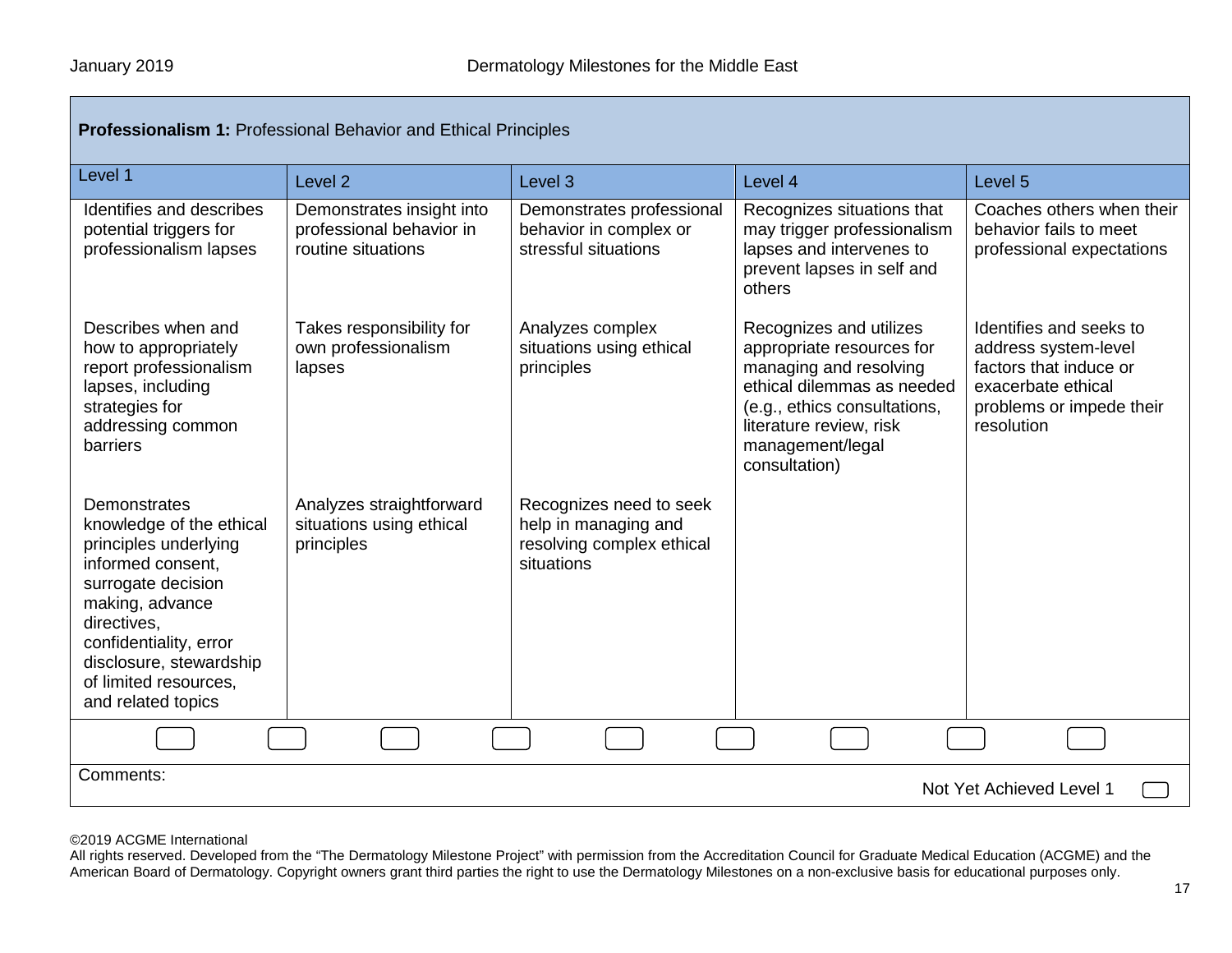| Level 1                                                                                                                                                                                                             | Level <sub>2</sub>                                                                                                               | Level 3                                                                                                                                       | Level 4                                                                                                                     | Level 5                               |
|---------------------------------------------------------------------------------------------------------------------------------------------------------------------------------------------------------------------|----------------------------------------------------------------------------------------------------------------------------------|-----------------------------------------------------------------------------------------------------------------------------------------------|-----------------------------------------------------------------------------------------------------------------------------|---------------------------------------|
| Takes responsibility for<br>failure to complete tasks<br>and responsibilities,<br>identifies potential<br>contributing factors, and<br>describes strategies for<br>ensuring timely task<br>completion in the future | Performs tasks and<br>responsibilities in a<br>timely manner with<br>appropriate attention to<br>detail in routine<br>situations | Performs tasks and<br>responsibilities in a<br>timely manner with<br>appropriate attention to<br>detail in complex or<br>stressful situations | Recognizes situations<br>that may impact others'<br>ability to complete tasks<br>and responsibilities in a<br>timely manner | Takes ownership of<br>system outcomes |
| Responds promptly to<br>requests or reminders to<br>complete tasks and<br>responsibilities                                                                                                                          | Recognizes situations<br>that may impact own<br>ability to complete tasks<br>and responsibilities in a<br>timely manner          | Proactively implements<br>strategies to ensure that<br>the needs of patients,<br>teams, and systems are<br>met                                |                                                                                                                             |                                       |
|                                                                                                                                                                                                                     |                                                                                                                                  |                                                                                                                                               |                                                                                                                             |                                       |
| Comments:                                                                                                                                                                                                           |                                                                                                                                  |                                                                                                                                               |                                                                                                                             | Not Yet Achieved Level 1              |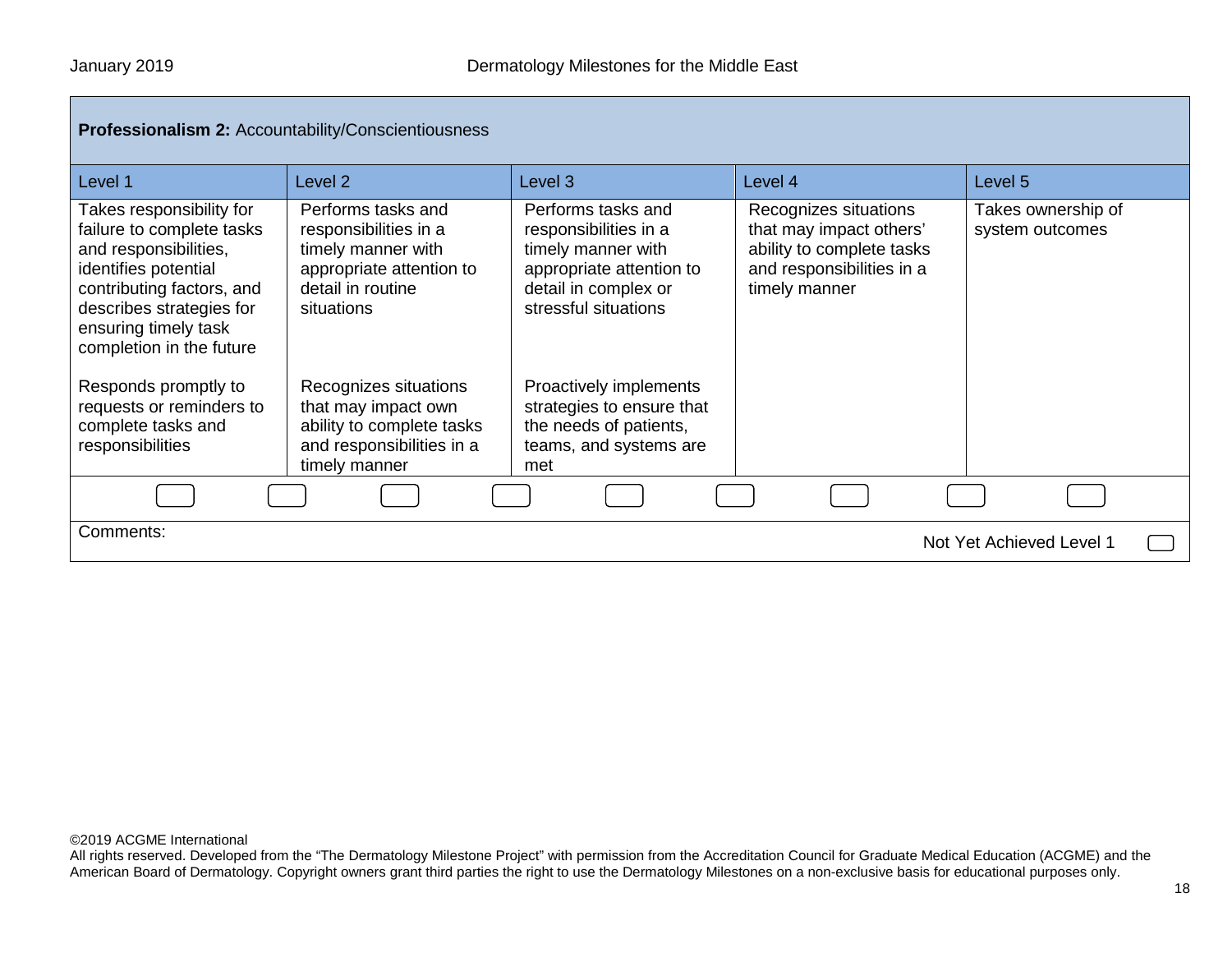| <b>Professionalism 3: Self-Awareness and Help-Seeking</b>                           |                                                                                  |                                                                                                                        |                                                                                                                  |                                                                                                                                 |  |  |
|-------------------------------------------------------------------------------------|----------------------------------------------------------------------------------|------------------------------------------------------------------------------------------------------------------------|------------------------------------------------------------------------------------------------------------------|---------------------------------------------------------------------------------------------------------------------------------|--|--|
| Level 1                                                                             | Level <sub>2</sub>                                                               | Level <sub>3</sub>                                                                                                     | Level 4                                                                                                          | Level <sub>5</sub>                                                                                                              |  |  |
| Recognizes status of<br>personal and professional<br>well-being, with<br>assistance | Independently<br>recognizes status of<br>personal and<br>professional well-being | With assistance,<br>proposes a plan to<br>optimize personal and<br>professional well-being                             | Independently develops a<br>plan to optimize personal<br>and professional well-being                             | Coaches others when<br>emotional responses or<br>limitations in<br>knowledge/skills do not<br>meet professional<br>expectations |  |  |
| Recognizes limits in the<br>knowledge/skills of self or<br>team, with assistance    | Independently<br>recognizes limits in the<br>knowledge/skills of self<br>or team | With assistance,<br>proposes a plan to<br>remediate or improve<br>limits in the<br>knowledge/skills of self<br>or team | Independently develops a<br>plan to remediate or<br>improve limits in the<br>knowledge/skills of self or<br>team |                                                                                                                                 |  |  |
|                                                                                     | Demonstrates<br>appropriate help-<br>seeking behaviors                           |                                                                                                                        |                                                                                                                  |                                                                                                                                 |  |  |
|                                                                                     |                                                                                  |                                                                                                                        |                                                                                                                  |                                                                                                                                 |  |  |
| Comments:<br>Not Yet Achieved Level 1                                               |                                                                                  |                                                                                                                        |                                                                                                                  |                                                                                                                                 |  |  |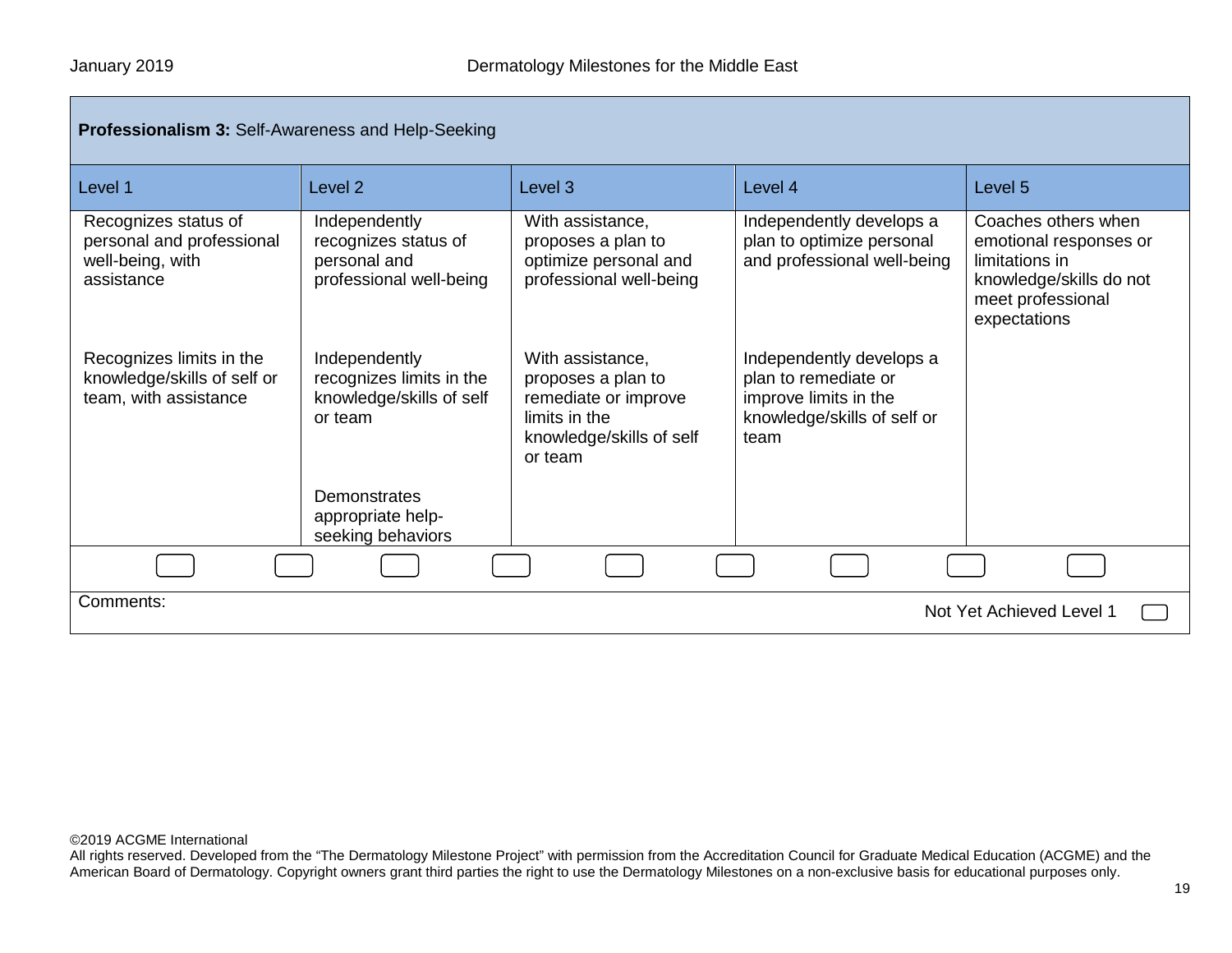| Interpersonal and Communication Skills 1: Patient- and Family-Centered Communication                                                                                                       |                                                                                                                                                                                                                         |                                                                                                                                                                                                   |                                                                                                                                                                            |                                                                                                                                              |  |
|--------------------------------------------------------------------------------------------------------------------------------------------------------------------------------------------|-------------------------------------------------------------------------------------------------------------------------------------------------------------------------------------------------------------------------|---------------------------------------------------------------------------------------------------------------------------------------------------------------------------------------------------|----------------------------------------------------------------------------------------------------------------------------------------------------------------------------|----------------------------------------------------------------------------------------------------------------------------------------------|--|
| Level 1                                                                                                                                                                                    | Level <sub>2</sub>                                                                                                                                                                                                      | Level <sub>3</sub>                                                                                                                                                                                | Level 4                                                                                                                                                                    | Level <sub>5</sub>                                                                                                                           |  |
| Uses language and non-<br>verbal behavior to<br>demonstrate respect and<br>establish rapport                                                                                               | Establishes a therapeutic<br>relationship in<br>straightforward<br>encounters using active<br>listening and clear<br>language                                                                                           | Establishes a therapeutic<br>relationship<br>in challenging patient<br>encounters                                                                                                                 | Easily establishes<br>therapeutic relationships,<br>with attention to<br>patient/family concerns<br>and context, regardless of<br>complexity                               | Mentors others in situational<br>awareness and critical self-<br>reflection to consistently<br>develop positive therapeutic<br>relationships |  |
| Identifies common barriers to<br>effective communication<br>(e.g., language, disability)<br>while accurately<br>communicating own role<br>within the health care system                    | Identifies complex barriers<br>to effective<br>communication (e.g.,<br>health literacy, cultural)                                                                                                                       | When prompted, reflects<br>on personal biases while<br>attempting to minimize<br>communication barriers                                                                                           | Independently recognizes<br>personal biases while<br>attempting to proactively<br>minimize communication<br>barriers                                                       | Role models self-<br>awareness practice while<br>identifying teaching a<br>contextual approach to<br>minimize communication<br>barriers      |  |
| Identifies the need to adjust<br>communication strategies<br>based on assessment of<br>patient/family expectations<br>and understanding of their<br>health status and treatment<br>options | Organizes and initiates<br>communication with<br>patients/families by<br>introducing stakeholders,<br>setting the agenda,<br>clarifying expectations,<br>and verifying an<br>understanding of the<br>clinical situation | With guidance, sensitively<br>and compassionately<br>delivers medical<br>information; elicits<br>patient/family values, goals<br>and preferences; and<br>acknowledges uncertainty<br>and conflict | Independently uses<br>shared decision making to<br>align patient/family<br>values, goals, and<br>preferences with<br>treatment options to make<br>a personalized care plan | Role models shared<br>decision making in<br>patient/family<br>communication in situations<br>with a high degree of<br>uncertainty/conflict   |  |
|                                                                                                                                                                                            |                                                                                                                                                                                                                         |                                                                                                                                                                                                   |                                                                                                                                                                            |                                                                                                                                              |  |
| Comments:<br>Not Yet Achieved Level 1                                                                                                                                                      |                                                                                                                                                                                                                         |                                                                                                                                                                                                   |                                                                                                                                                                            |                                                                                                                                              |  |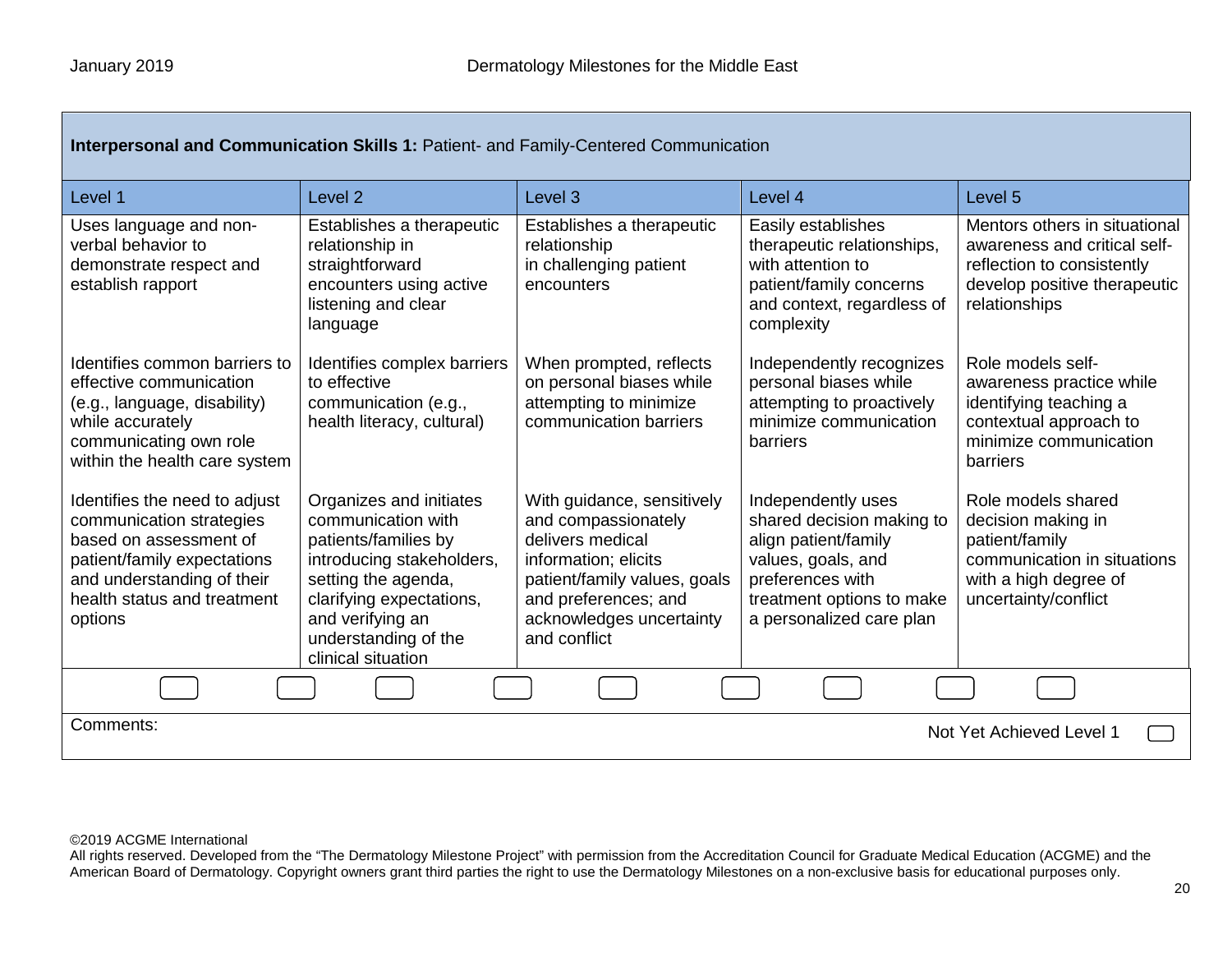| Interpersonal and Communication Skills 2: Interprofessional and Team Communication |                                                                                 |                                                                            |                                                                                                                 |                                                                                                                                                 |  |
|------------------------------------------------------------------------------------|---------------------------------------------------------------------------------|----------------------------------------------------------------------------|-----------------------------------------------------------------------------------------------------------------|-------------------------------------------------------------------------------------------------------------------------------------------------|--|
| Level 1                                                                            | Level <sub>2</sub>                                                              | Level <sub>3</sub>                                                         | Level 4                                                                                                         | Level 5                                                                                                                                         |  |
| Respectfully requests a<br>consultation                                            | Clearly and concisely<br>requests a consultation                                | Checks own<br>understanding of<br>consultant<br>recommendations            | Coordinates<br>recommendations from<br>different members of the<br>health care team to<br>optimize patient care | Role models flexible<br>communication strategies<br>that value input from all<br>health care team<br>members, resolving<br>conflict when needed |  |
| Respectfully receives a<br>consultation request                                    | Clearly and concisely<br>responds to a consultation<br>request                  | Checks understanding of<br>recommendations when<br>providing consultation  | Communicates feedback<br>and constructive criticism to<br>superiors                                             | Facilitates regular health<br>care team-based feedback<br>in complex situations                                                                 |  |
| Uses language that<br>values all members of<br>the health care team                | Communicates<br>information effectively<br>with all health care team<br>members | Uses active listening to<br>adapt communication<br>style to fit team needs |                                                                                                                 |                                                                                                                                                 |  |
|                                                                                    | Solicits feedback on<br>performance as a member<br>of the health care team      | Communicates concerns<br>and provides feedback to<br>peers and learners    |                                                                                                                 |                                                                                                                                                 |  |
|                                                                                    |                                                                                 |                                                                            |                                                                                                                 |                                                                                                                                                 |  |
| Comments:<br>Not Yet Achieved Level 1                                              |                                                                                 |                                                                            |                                                                                                                 |                                                                                                                                                 |  |